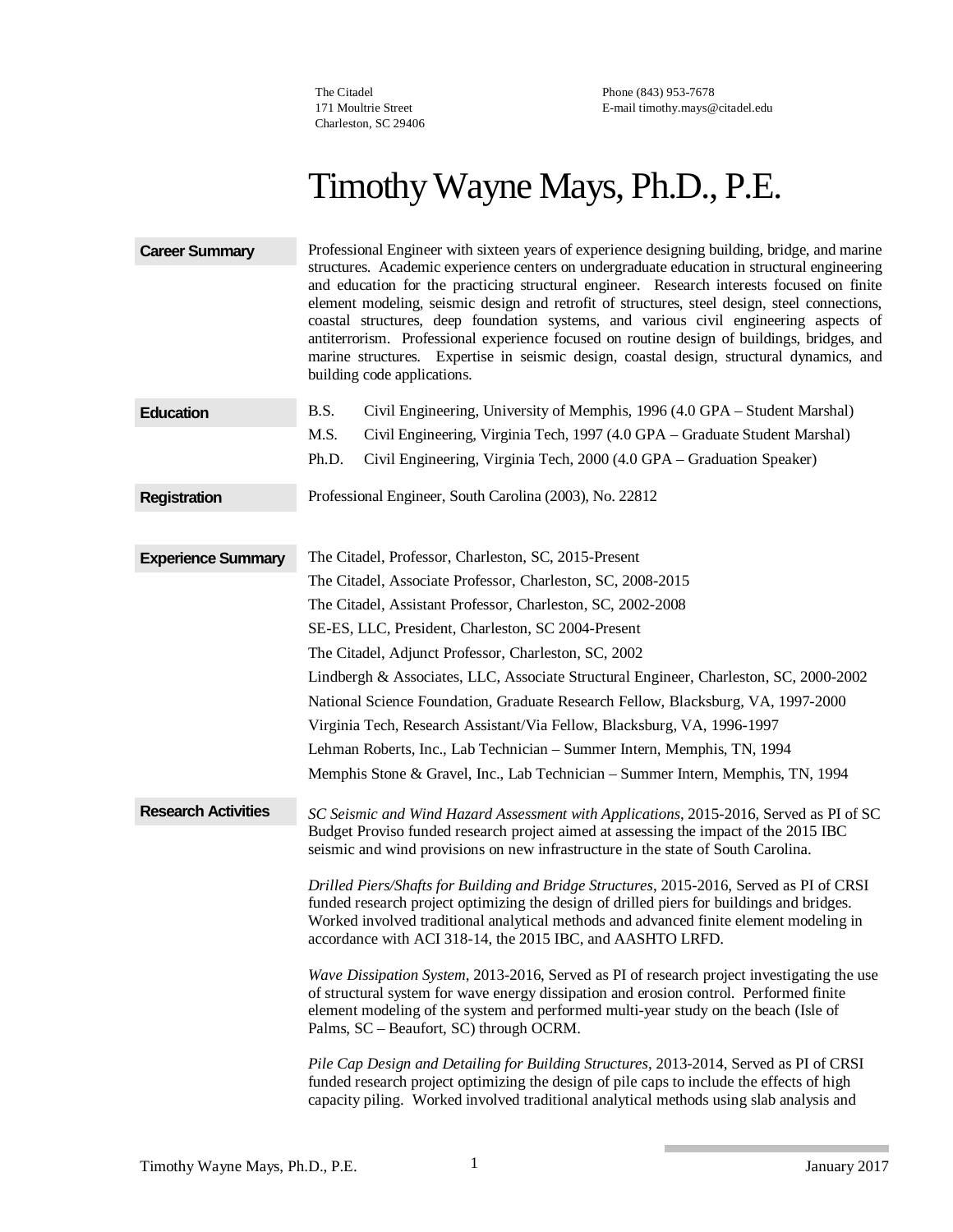strut and tie modeling of the system in accordance with ACI 318-11 and the 2012 IBC.

*Seismic Design of Bridge Structures*, 2007-2011, Served as co-PI of two major research projects for the SCDOT involving seismic design of bridges. Both projects involved experimental testing and finite element modeling of bridge bents under seismic loads. The emphasis of both projects was on the design of precast pile to cast-in-place/precast caps as required for a ductile response of the bridge structure.

*Ductility of Precast Prestressed Piling*, 2005-2006, Utilized the program XTRACT to analyze the ductility capacity of precast prestressed piling commonly used in the United States. The purpose of this study is to provide research supporting a building code change expected for the International Building Code. This research was funded by local industry and research assistants included Josh Boggs and Tom Hill.

*Pile Driving Noise and Vibration Database*, 2005-2006, Developed a central database on pile driving vibrations as a crucial first step towards future research examining the effects of vibrations on structures. The database incorporates peak particle velocity (PPV) data with regards to vibration frequency and distance to the driven pile, noise decibel (dB) data with respect to distance from the driven pile, pile type, pre-auger information, impact and vibratory hammer data (e.g., rated energy), measured energy (i.e., PDA results), relevant soil data, and pre/post condition survey data. This research was funded by the National Pile Driving Contractors Association and research assistants included David Falatok and Tim Perkins.

*Estimating the Magnitude of the 1886 Charleston Earthquake*, 2004-2005, Utilized the finite element method to consider the dynamic response of surviving structures in Charleston, SC. Analysis results are used to back-calculate the magnitude of the 1886 Charleston Earthquake that devastated the area. This research was funded by NAHB and The Citadel Foundation and research assistants included Josh Boggs and Tom Hill.

*Seismic Design of Steel and Precast Prestressed Concrete Piling,* 2003-2004, Performed research voluntarily during the summer of 2003 as part of a collaborative research project with Davis & Floyd, Inc. in Charleston, SC. As requested, Davis & Floyd employed cadet Jon Black for the summer to work with Professor Mays on a research project to study current design procedures for piles in South Carolina. This research was further supported by The Citadel Foundation during the 2004-2005 academic year and research assistants included Jon Black, Ray Foltz, and Josh Boggs.

*Economic Design of Vehicle Barrier Systems for Impact Loading,* 2003-2004, Utilized the finite element method to analyze and design various barrier systems composed of steel cables and steel tubing to provide alternatives to relatively expensive and over designed systems that are currently being used to stop moving vehicles. This research was supported by The Citadel Foundation during the 2003-2004 academic year and research assistants included Jon Black, Ray Foltz, Gentry Rust, and Joe Adams.

*Advancing the Continuous Segment Method for use in Structural Analysis Courses,* 2004- 2005, Further developed the nontraditional analysis procedure that utilizes an organized bookkeeping methodology and results in a simplified means for solving structural analysis problems by direct integration. The resulting teaching manual provides a derivation of the CS Method, a simple outline of rules and procedures, and several application examples for beams and frames. This research has received partial support from The Citadel Foundation.

*Application of the Finite Element Method to the Seismic Design and Analysis of Large Moment End-Plate Connections,* 1997-2000, Dissertation research used the finite element method to design a specific type of steel connection for earthquake resistance. The research examined both the local response of the connections and the global response of buildings that contained the connections. Several recommendations from the research were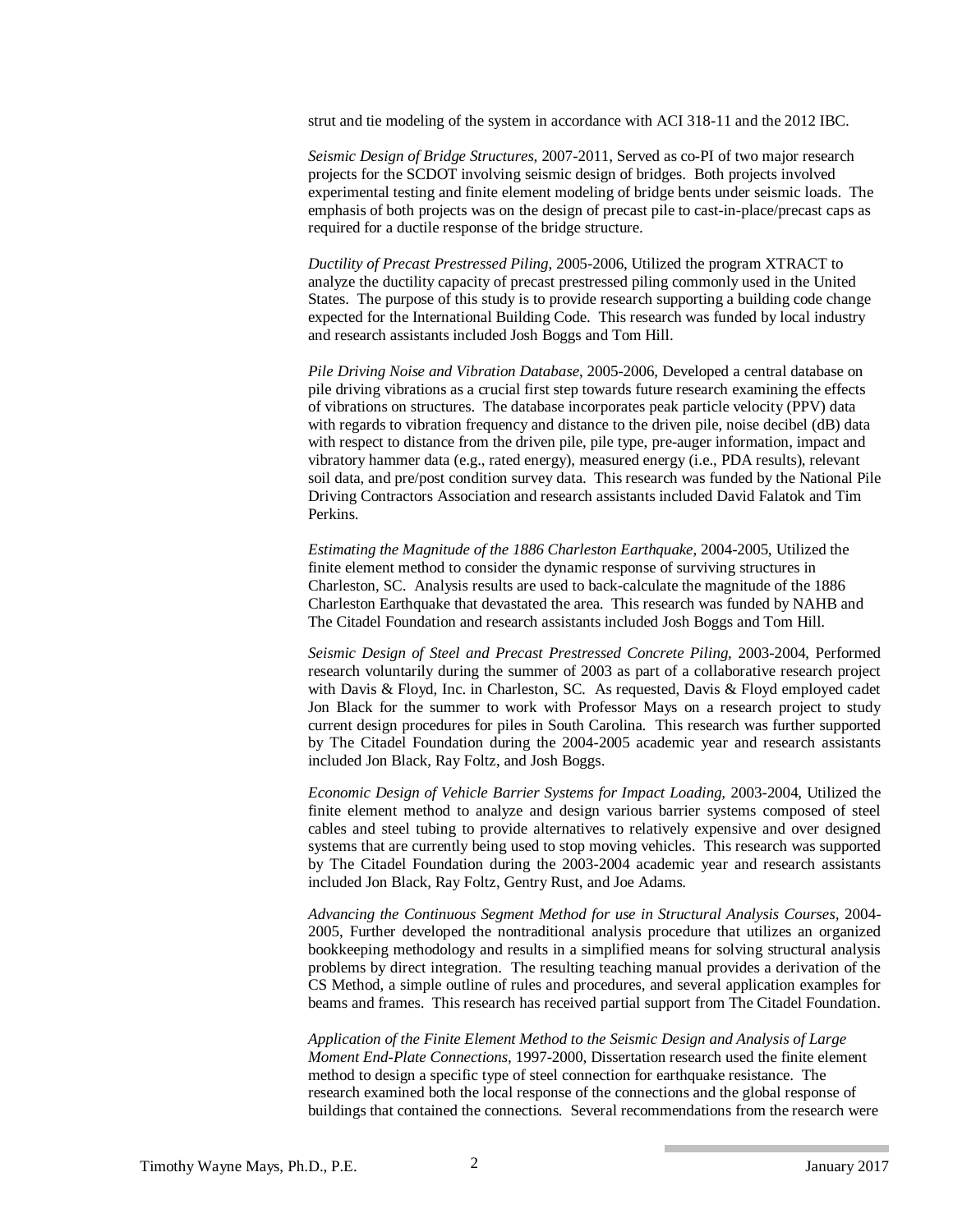included directly in the new seismic provisions for steel framed buildings used by engineers across the United States.

*Three-Dimensional Analysis of Moored Cylinders Used as Breakwaters*, 1996-1997, Thesis research examined the feasibility of dissipating ocean wave energy using moored cylinders as breakwaters. Results from the research proved that such systems could be effective devices for controlling beach erosion.

# **Teaching Experience 2002 - PRESENT THE CITADEL,MILITARY COLLEGE OF SC CHARLESTON, SC**

Serve as Professor in the Department of Civil and Environmental Engineering. Teaching responsibilities primarily include structural engineering related courses and laboratories. Administrative responsibilities include planning and organizing student events.

#### **2002 THE CITADEL,MILITARY COLLEGE OF SC CHARLESTON, SC**

Served as an Adjunct Professor in the spring of 2002 while employed full time in industry.

## **1995 - 1996 THE UNIVERSITY OF MEMPHIS MEMPHIS, TN**

Served as Lab Instructor for the Mechanics of Materials Laboratory Course in the Department of Civil & Environmental Engineering. Taught the entire sophomore level course during both junior and senior year.

## **1995 - 1996 THE UNIVERSITY OF MEMPHIS MEMPHIS, TN**

Served as Lab Instructor for the Fluids Laboratory Course in the Department of Civil & Environmental Engineering. Taught the entire junior level course during senior year.

#### **1995 - 1996 THE UNIVERSITY OF MEMPHIS MEMPHIS, TN**

Served as an Assistant Instructor for Statics Course in the Department of Civil & Environmental Engineering. Helped teach a few actual classes and also provided review courses for interested students.

## **Work Experience 2002 - PRESENT STRUCTURAL ENGINEERING CONSULTANT CHARLESTON, SC**

Remain actively involved in engineering design, by working part time for several structural engineering firms and simultaneously running a small structural engineering firm, SE-ES, LLC. Representative involvement includes the following:

- Provided specialty seismic consulting services on major building and bridge structures in the United States (new design, assessment, and rehabilitation)
- Designed marinas and coastal structures worldwide
- Designed buildings, bridges, and other structures in the southeastern US
- Designed buildings and civil engineering systems for antiterrorism considerations
- Performed forensic engineering for major building and marine related failures in the Eastern United States
- Trained thousands of practicing engineers by giving short courses on structural, seismic, and coastal design (over 60 cities nationwide)

#### **2000 - 2002 LINDBERGH & ASSOCIATES, LLC CHARLESTON, SC**

Developed plans and specifications for various structures located across the United States. Performed evaluation and trial designs for new Cooper River Bridge in Charleston, SC. Performed detailed vulnerability assessments of buildings for seismic, wind, and flood loads. Performed antiterrorism/force protection vulnerability assessments of installations such as Fort Jackson and Robins AFB to include design upgrades, plans and specifications, and cost estimates.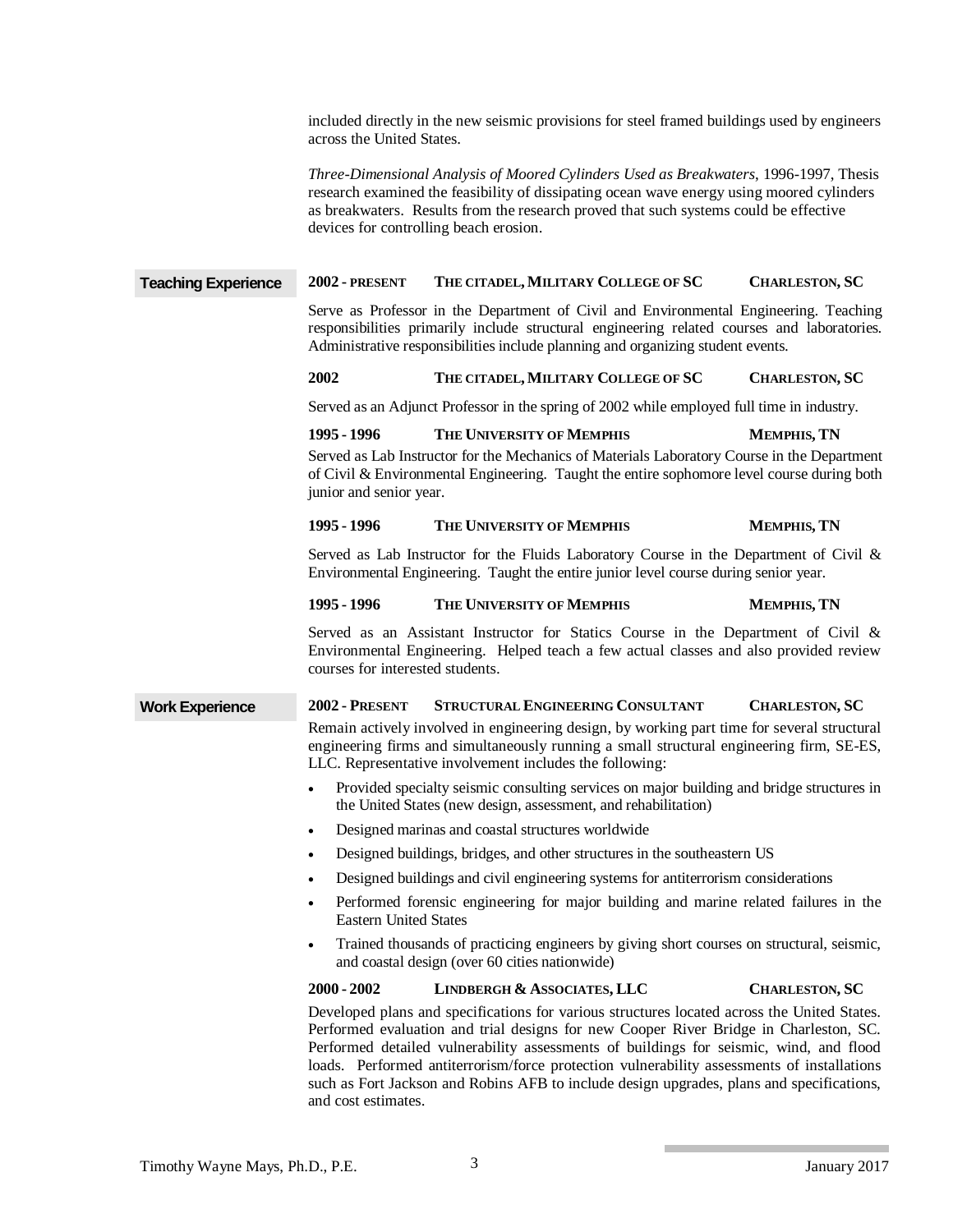|                     | 1994                                 | LEHMAN ROBERTS, INC.                                                                                                                                                                                                                                                        | MEMPHIS, TN |
|---------------------|--------------------------------------|-----------------------------------------------------------------------------------------------------------------------------------------------------------------------------------------------------------------------------------------------------------------------------|-------------|
|                     | samples.                             | Worked in the laboratory of a major asphalt company in Tennessee. Tested asphalt cores,<br>took aggregate samples from washed location, and performed sieve analysis of field                                                                                               |             |
|                     | 1994                                 | MEMPHIS STONE & GRAVEL, INC.                                                                                                                                                                                                                                                | MEMPHIS, TN |
|                     |                                      | Worked in the field for a sister company of Lehman Roberts that searched for aggregate<br>locations to purchase. Performed surveying and drilling operations in search of land the<br>company would purchase in the future.                                                 |             |
| <b>Publications</b> |                                      | Mays, T.W., Design Guide for Drilled Piers, CRSI. January 2017.                                                                                                                                                                                                             |             |
|                     | Mays (Technical Editor). July 2015.  | B. Prasad, D. Thompson, and R. Sabelli, Guide to the Design of Building Irregularities. T.W.                                                                                                                                                                                |             |
|                     |                                      | Mays, T.W., Pile Cap Design Guide, CRSI. March 2015.                                                                                                                                                                                                                        |             |
|                     |                                      | Mays, T.W. and J. J. Steinbicker, <i>Engineering Tilt-Up</i> , TCA. May 2013.                                                                                                                                                                                               |             |
|                     | Editor). July 2013.                  | Kurt Swensson, Guide to the Design of Building Serviceability. T.W. Mays (Technical                                                                                                                                                                                         |             |
|                     |                                      | M. K. El Batanouny, P. H. Ziehl, A. Larosche, T. W. Mays, and J. M. Caicedo, "Bent-cap<br>Confining Stress Effect on the Slip of Prestressing Strands," ACI Journal (2012).                                                                                                 |             |
|                     |                                      | Mays, T.W. (Technical Editor), Guide to the Design of Diaphragms, Chords and<br>Collectors: In Accordance with the 2006 IBC and ASCE/SEI 7-05, ICC/NCSEA, April 2009.                                                                                                       |             |
|                     |                                      | Mays, T.W., Guide to the Design of Out-of-Plane Wall Anchorage: In Accordance with the<br>2006 IBC and ASCE/SEI 7-05, ICC/NCSEA, July 2010.                                                                                                                                 |             |
|                     |                                      | Harn, R.E., Mays, T.W. and Johnson, G.S., "Proposed Seismic Detailing Criteria for Piers<br>and Wharves," ASCE Ports 2010, Jacksonville, FL, April 2010.                                                                                                                    |             |
|                     |                                      | Mays, T.W., Lead Author, FEMA Technical Bulletin 9-08: Design and Construction<br>Guidance for Breakaway Walls Below Elevated Buildings in Coastal High Hazard Areas in<br>accordance with the National Flood Insurance Program, August, 2008.                              |             |
|                     |                                      | Mays, T.W., "An update on Seismic Provisions for Precast/Prestressed Piles," PDCA 11 <sup>th</sup><br>Annual International Conference and Exposition, Nashville, TN, March 2007.                                                                                            |             |
|                     |                                      | Hill, T.E. and Mays, T.W., "Rethinking pile ductility," Concrete: Construction's Sustainable<br>Option, Dundee, Scotland, September 2007.                                                                                                                                   |             |
|                     | 2007.                                | Mays, T.W. and Hill, T.E., "Rethinking spiral requirements for precast prestressed concrete<br>piles in areas of high seismicity," ASCE 2007 Structures Congress, Long Beach, CA, May                                                                                       |             |
|                     |                                      | Mays, T.W., Bower, K.C. and Davis, W.J., "Sequential course outcome linkage: a new look<br>at the structural engineering curriculum of a civil engineering program," American Society of<br>Engineering Education SE Section Annual Conference, Louisville, KY, April 2007. |             |
|                     | Exposition, Honolulu, HI, June 2007. | Mays, T.W., Bower, K.C., Dullanty, R., and Rutkowski, K., "Seismic design of piers and<br>wharfs: A capstone course application of a new standard for designing port structures in the<br>United States," American Society of Engineering Education Annual Conference and   |             |
|                     |                                      | Mays, T.W., Bower, K.C., Settle, K., and Mitchell, B., "Using concept oriented example<br>problems to improve student performance in a traditional dynamics course," American                                                                                               |             |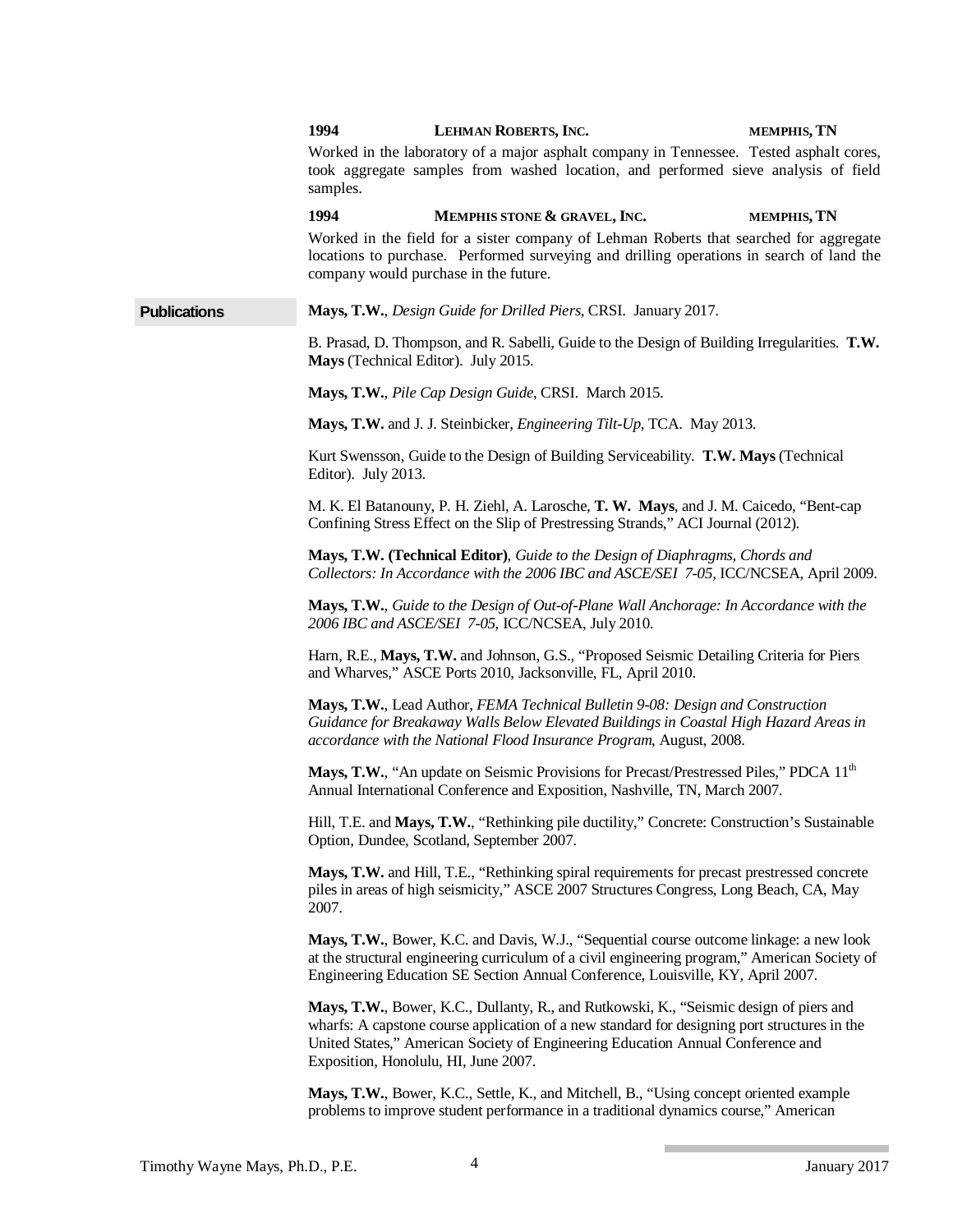Society of Engineering Education Annual Conference and Exposition, Honolulu, HI, June 2007.

**Mays, T.W.** and Ryan, J.C., "Structural Engineering Design Handbook," StructurTech Construction Systems, Mt. Pleasant, SC, January 2006.

**Special Inspections Committee (Mays, T.W., President and Lead Author)**, "Special Inspections in South Carolina: Best Practices," Structural Engineers Association of South Carolina, Mt. Pleasant, SC, February 2006.

**Mays, T.W.** and Hill, T.E., "A simplified design procedure for steel H-piles in areas of high seismicity to include the effects of pile buckling," ASCE 2006 Structures Congress, St. Louis, MO, May 2006.

**Mays, T.W.** and Boggs, J.T., "A bounded approach to magnitude estimation of the 1886 Charleston, SC Earthquake based on structural analysis of surviving historic buildings," ASCE 2006 Structures Congress, St. Louis, MO, May 2006.

Dion, T., Bower, K.C. and **Mays, T.W.**, "Design throughout the curriculum," American Society of Engineering Education SE Section Annual Conference, Tuscaloosa, AL, April 2006.

Bower, K.C, Davis, W.J. and **Mays, T.W.**, "Meaningful learning environment by design: systematic curriculum assessment to enhance sequential linkage of course goals and objectives," ASEE/IEEE Frontiers in Education Conference, Indianapolis, IN, October 2005.

Kochkin, V.D. and **Mays T.W.**, "Magnitude estimation of the 1886 Charleston, SC Earthquake based on fragility of historic structures," NAHB Research Center, Final Report, May 2005.

**Mays, T.W.**, "Permanent foundations vs. traditional soil anchors: using example calculations to illustrate the relative performance of manufactured housing foundations in hurricane zones," ASCE 2005 Solutions to Coastal Disasters Conference, Charleston, SC, May 2005.

**Mays, T.W.**, "Illustrative examples of multi-hazard design in coastal South Carolina," ASCE 2005 Solutions to Coastal Disasters Conference, Charleston, SC, May 2005.

Cramer, C.H. and **Mays, T.W.**, "Seismic hazard in the South Carolina coastal plain: 2002 update of the USGS National Seismic Hazard Maps," ASCE 2005 Solutions to Coastal Disasters Conference, Charleston, SC, May 2005.

**Mays, T.W.**, Boggs, J.T., Hill, T.E., Warren, D.B, and Kaewkornmaung, P., "Student designed experiments in a traditional mechanics of materials laboratory course," American Society of Engineering Education Annual Conference and Exposition, Portland, OR, June 2005.

**Mays, T.W.**, and Bower, K.C., "Incorporating multidisciplinary components of ocean and marine engineering in traditional civil engineering capstone courses," American Society of Engineering Education Annual Conference and Exposition, Portland, OR, June 2005.

**Mays, T.W.**, Foltz, R.R., and Black, J.M., "A simplified design procedure for precast prestressed concrete piling in areas of high seismicity to include the effects of pile buckling," ASCE 2005 Structures Congress, New York, NY, April 2005.

**Mays, T.W.** and Foltz, R.R., "The continuous segment method: a more practical approach for teaching and learning structural analysis," ASCE 2005 Structures Congress, New York, NY, April 2005.

Davis, W.J., **Mays, T.W.**, and Bower, K.C., "Implementation of a course assessment process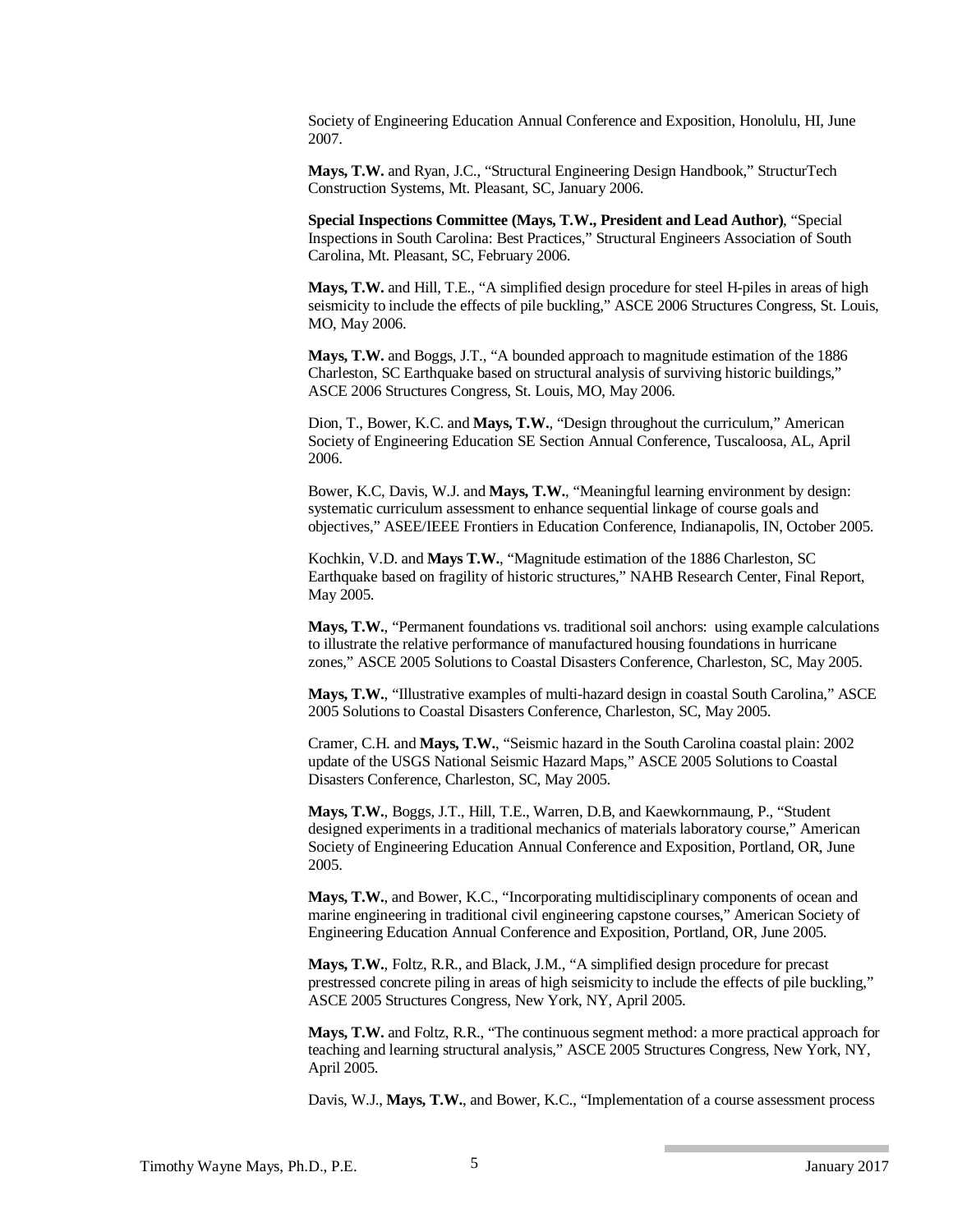for continuous improvement and outcomes assessement," American Society of Engineering Education SE Section Annual Conference, Chattanooga, TN, April 2005.

Foltz, R.R., **Mays, T.W.**, and Bower, K.C., "Adding student led components to FE review courses to improve FE examination Scores at The Citadel: A case study," American Society of Engineering Education SE Section Annual Conference, Chattanooga, TN, April 2005.

**Mays, T.W.**, and Bower, K.C., "Analyzing the effects of extra credit opportunities on student learning, motivation, and faculty perceptions," American Society of Engineering Education SE Section Annual Conference, Chattanooga, TN, April 2005.

Black J.M., Bower, K.C., **Mays, T.W.**, and Dion T. "Multi-disciplinary capstone design class: integrating specific civil disciplines, teaching styles, and teaching effectiveness to meet ABET criteria," American Society of Engineering Education SE Section Annual Conference, Chattanooga, TN, April 2005.

Bower, K.C., **Mays, T.W.**, and Miller C.M., "Small group, self-directed problem based learning development in a traditional engineering program," ASEE/IEEE Frontiers in Education Conference, Savannah, GA, October 2004.

**Mays, T.W.**, "Shear and moment diagrams made easy using the Continuous Segment Method," American Society of Engineering Education SE Section Annual Conference, Auburn, AL, April 2004.

**Mays, T.W.**, "The Walk-Around Quiz: a novel approach to assessing student performance," American Society of Engineering Education SE Section Annual Conference, Auburn, AL, April 2004.

Davis, W.J., **Mays, T.W.**, Plemmons, J.K., "Rethinking capstone courses in civil engineering: a response to ABET 2003-2004 Criteria for Accrediting Engineering Programs," American Society of Engineering Education SE Section Annual Conference, Auburn, AL, April 2004.

**Mays, T.W.**, Plemmons, J.K., Murden, J.A., and Brannan, K.P., "Fine-tuning the frequency of testing," American Society of Engineering Education SE Section Annual Conference, Macon, GA, April 2003.

Plemmons, J.K., and **Mays, T.W.**, "The D-LOK assessment process," American Society of Engineering Education SE Section Annual Conference, Macon, GA, April 2003.

**Mays, T.W.**, "Seismic design of lightweight metal building systems." Earthquake Spectra, Earthquake Engineering Research Institute, February 2001.

**Mays, T.W.**, Sumner, E.A., Plaut, R.H., and Murray, T. M., "Seismic design of 16-Bolt extended stiffened moment end-plate connection." STESSA 2000, August 21-24, 2000.

Sumner, E.A., **Mays, T.W.**, and Murray, T. M., "Heavy moment end-plate connections under seismic loading." STESSA 2000, August 21-24, 2000.

T. Murray, E. Sumner, and **Mays, T.W.**, *Cyclic Testing of Bolted Moment End-Plate Connections*, SAC Report No. SAC/BD-00/21, 2000.

**Mays, T.W.**, Plaut, R.H., and Liapis, S., "Three-dimensional analysis of submerged moored cylinders used as breakwaters." Ocean Engineering, Vol. 26, No. 12, pp. 1311-1333, 2000.

Plaut, R.H., Archilla, J.C., and **Mays, T.W.**, "Snap loads in mooring lines during large threedimensional motions of a cylinder." Nonlinear Dynamics, Vol. 23, pp. 271-284, 2000.

Sumner, E.A., **Mays, T.W.**, and Murray, T. M., "End-plate moment connections: test results and finite element method validation." Fourth International Workshop on Connections in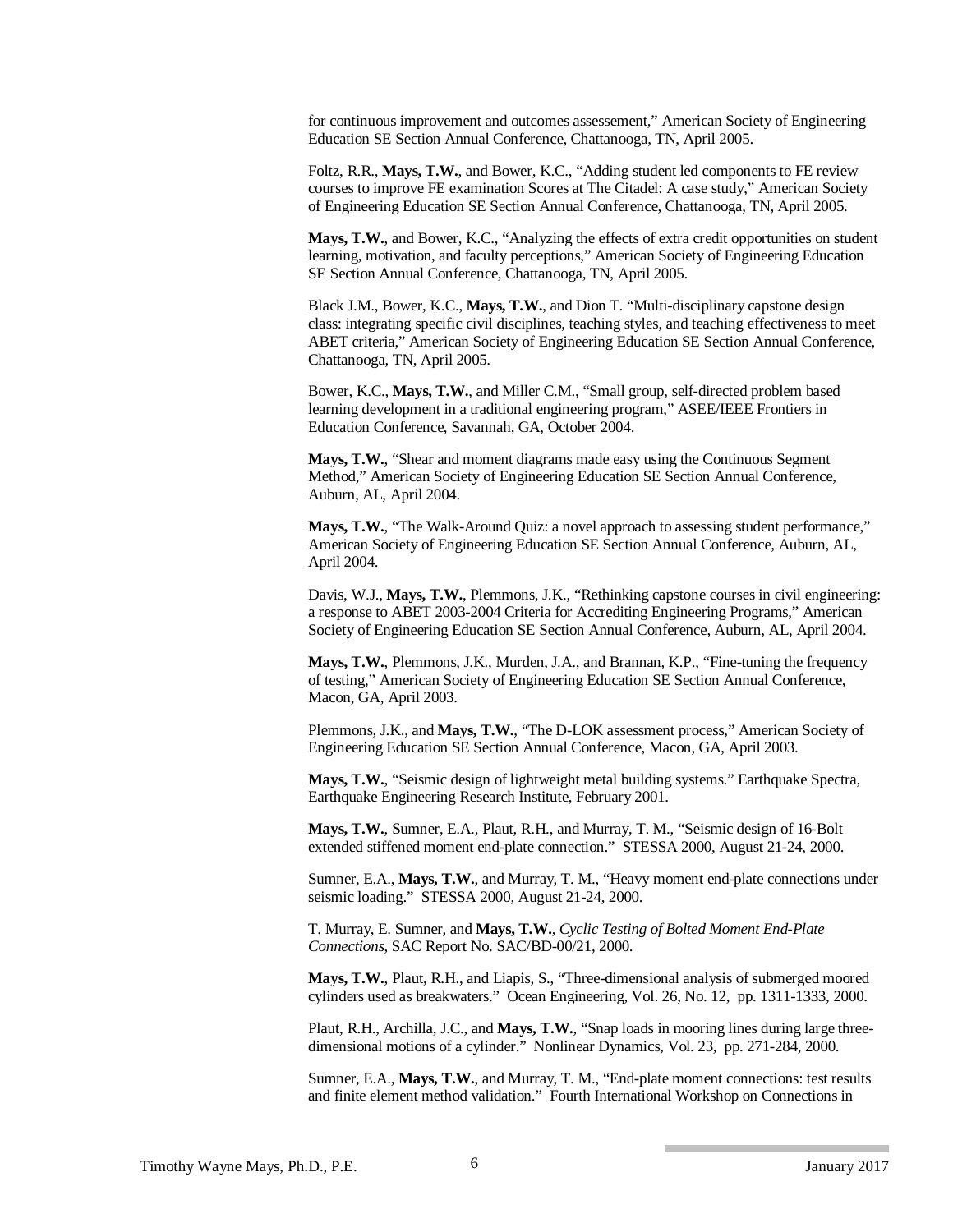|                      | Steel Structures, Roanoke, VA., October 22-25, 2000.                                                                                                                                                                                      |
|----------------------|-------------------------------------------------------------------------------------------------------------------------------------------------------------------------------------------------------------------------------------------|
|                      | Mays, T.W., Application of the Finite Element Method to the Seismic Design and Analysis<br>of Large Moment End-Plate Connections, Ph.D. Dissertation, Virginia Polytechnic Institute<br>and State University, Blacksburg, Virginia, 2000. |
|                      | Mays, T.W., Three-Dimensional Analysis of Moored Cylinders Used as Breakwaters,<br>Master's Thesis, Virginia Polytechnic Institute and State University, Blacksburg, Virginia,<br>1997.                                                   |
|                      | Mays, T.W., and Helweg, O. J., "Rethinking well efficiency." ASCE North American Water<br>and Environment Congress, Anaheim, CA., June 22-28, 1996.                                                                                       |
|                      | Mays, T.W., and Helweg, O. J., "Effects of ignoring well losses on the specific capacity<br>function." ASCE North American Water and Environment Congress, Anaheim, CA., June<br>22-28, 1996.                                             |
| <b>Presentations</b> | Mays, T.W., "Pile Cap Design," SE-ES/CRSI Short Course, Various Cities, 2015.                                                                                                                                                             |
|                      | Mays, T.W., "Irregular Buildings," SE-ES/NCSEA Short Course, Various Cities, 2015.                                                                                                                                                        |
|                      | Mays, T.W., "Building Serviceability," SE-ES/NCSEA Short Course, Various Cities, 2013-<br>2014.                                                                                                                                           |
|                      | Mays, T.W., Purdue University Invited Speaker, West Lafayette, IN, November, 2013. 6<br>Hour presentation on new textbook titled Engineering Tilt-Up.                                                                                     |
|                      | Mays, T.W., Overview of NCSEA Design Guides, NCSEA Annual Meeting, St. Louis, MO,<br>October, 2013.                                                                                                                                       |
|                      | Mays, T.W., "Why Didn't I Learn this in School (sabbatical summary)," Structural Engineers<br>Association of North Carolina Annual Meeting, Wilmington, NC, September, 2012.                                                              |
|                      | Mays, T.W., "Seismic Rehabilitation," SE-ES/NCSEA Short Course, Various Cities, 2012.                                                                                                                                                     |
|                      | Mays, T.W., "Semi-Rigid Diaphragms," SE-ES/NCSEA Short Course, Various Cities, 2011.                                                                                                                                                      |
|                      | Mays, T.W., "Design of Diaphragms, Chords and Collectors," SE-ES/NCSEA Short Course,<br>Various Cities, 2009-2010.                                                                                                                        |
|                      | Mays, T.W., "Design of Out-of-Plane Wall Anchorage," SE-ES/NCSEA Short Course,<br>Various Cities, 2010.                                                                                                                                   |
|                      | Mays, T.W., "An update on Seismic Provisions for Precast/Prestressed Piles," PDCA 11 <sup>th</sup><br>Annual International Conference and Exposition, Nashville, TN, March, 2007.                                                         |
|                      | Mays, T.W., "The Great 1886 Charleston Earthquake" NSPE/ASCE Grand Strand<br>Engineers Week Banquet, Myrtle Beach, SC, February 2006 (invited speaker, rescheduled<br>due to conflict).                                                   |
|                      | Mays, T.W., and Ryan, J.C., "Simplified design of masonry shear walls and special<br>inspection for masonry," SEES Short Course, Atlanta, GA, December, 2005.                                                                             |
|                      | Mays, T.W., and Ryan, J.C., "Simplified design of masonry shear walls and special<br>inspection for masonry," SEES Short Course, Charlotte, NC, December, 2005.                                                                           |
|                      | Mays, T.W. "Special Inspections: An Update," ASCE SC Section Meeting, Greenville, SC,<br>October, 2005.                                                                                                                                   |
|                      | Mays, T.W. "Composite design of steel plate shear walls," Structural Engineers Association                                                                                                                                                |

**The Common**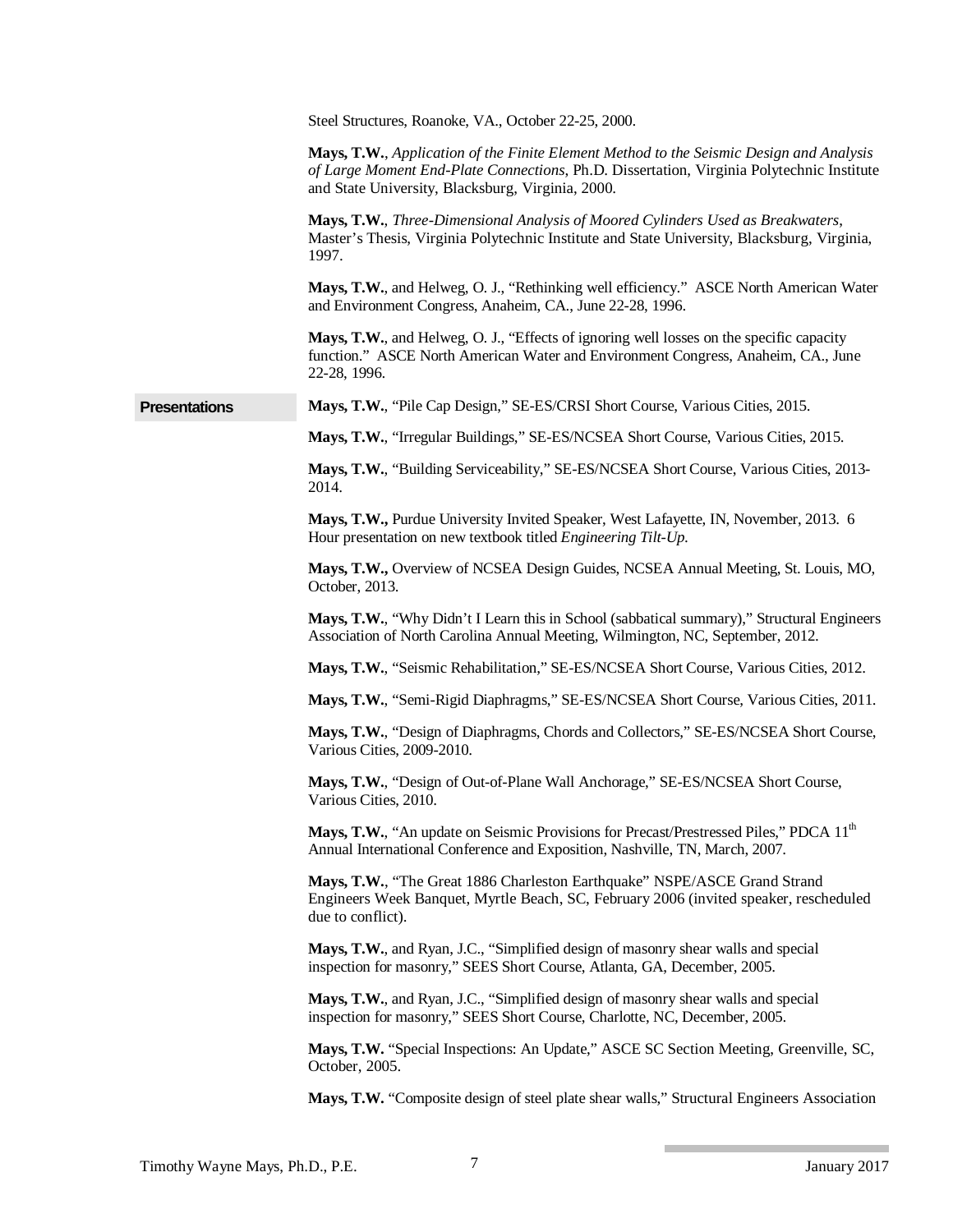of South Carolina Chapter Meeting, Charleston, SC, October, 2005.

**Mays, T.W.** "Composite design of steel plate shear walls," Structural Engineers Association of South Carolina Chapter Meeting, Hilton Head, SC, October, 2005.

**Mays, T.W.** "Composite design of steel plate shear walls," Structural Engineers Association of South Carolina Chapter Meeting, Myrtle Beach, SC, October, 2005.

**Mays, T.W.** "Composite design of steel plate shear walls," Structural Engineers Association of South Carolina Chapter Meeting, Greenville, SC, September, 2005.

**Mays, T.W.** "Composite design of steel plate shear walls," Structural Engineers Association of South Carolina Chapter Meeting, Columbia, SC, October, 2005.

**Mays, T.W.** "Special inspections: an update," ASCE SC Section Meeting, Greenville, SC, October, 2005.

**Mays, T.W.**, and Ryan, J.C., "Special inspections," SEES Short Course, Greenville, SC, May, 2005.

**Mays, T.W.**, and Ryan, J.C., "Special inspections," SEES Short Course, Atlanta, GA, May, 2005.

**Mays, T.W.** "SEA of SC Kickoff/Organizational Meeting," Structural Engineers Association of South Carolina Startup Meeting, Charleston, SC, February, 2005.

**Mays, T.W.**, and Ryan, J.C., "Special inspections," SEES Short Course, Charleston, SC, February, 2005.

**Mays, T.W.**, Boggs, J.T., Hill, T.E., Warren, D.B, and Kaewkornmaung, P., "Student designed experiments in a traditional mechanics of materials laboratory course," American Society of Engineering Education Annual Conference and Exposition, Portland, OR, June 2005.

**Mays, T.W.**, and Bower, K.C., "Incorporating multidisciplinary components of ocean and marine engineering in traditional civil engineering capstone courses," American Society of Engineering Education Annual Conference and Exposition, Portland, OR, June 2005.

**Mays, T.W.**, "Permanent foundations vs. traditional soil anchors: using example calculations to illustrate the relative performance of manufactured housing foundations in hurricane zones," ASCE 2005 Solutions to Coastal Disasters Conference, Charleston, SC, May 2005.

**Mays, T.W.**, "Illustrative examples of multi-hazard design in coastal South Carolina," ASCE 2005 Solutions to Coastal Disasters Conference, Charleston, SC, May 2005.

**Mays, T.W.**, Foltz, R.R., and Black, J.M., "A simplified design procedure for precast prestressed concrete piling in areas of high seismicity to include the effects of pile buckling," 2005 Structures Congress, New York, NY, April 2005.

**Mays, T.W.,** and Foltz, R.R., "The continuous segment method: a more practical approach for teaching and learning structural analysis," ASCE 2005 Structures Congress, New York, NY, April 2005.

Foltz, R.R., **Mays, T.W.**, and Bower, K.C., "Adding student led components to FE review courses to improve FE examination scores at The Citadel: A case study," American Society of Engineering Education SE Section Annual Conference, Chattanooga, TN, April 2005.

**Mays, T.W.**, and Bower, K.C., "Analyzing the effects of extra credit opportunities on student learning, motivation, and faculty perceptions," American Society of Engineering Education SE Section Annual Conference, Chattanooga, TN, April 2005.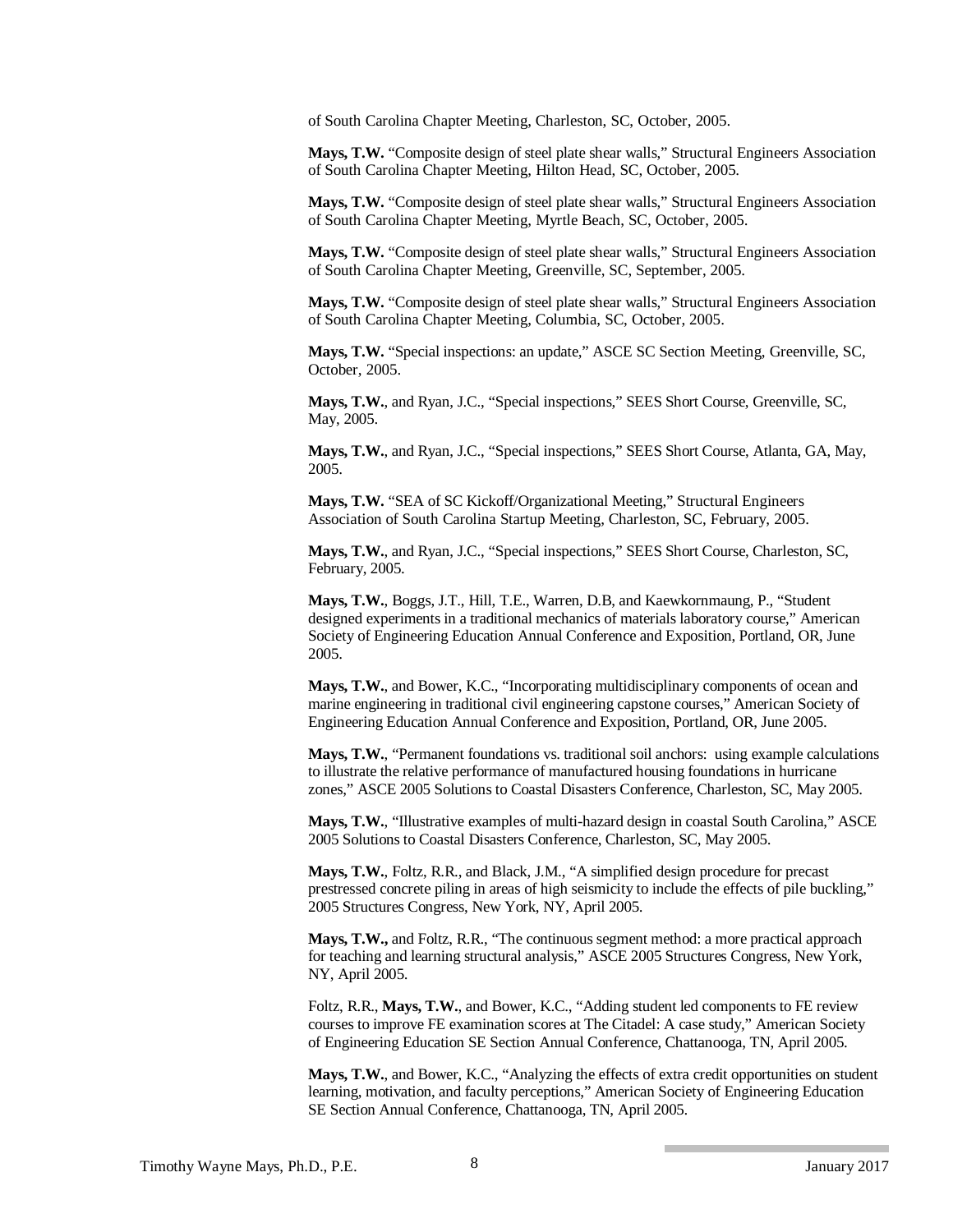**Mays, T.W.**, and Ryan, J.C., "Design of masonry shear wall buildings in high seismic and/or wind zones," SEES Short Course, NAVFAC Southern Division Headquarters, December 2004.

**Mays, T.W.**, "Analyzing the effects of extra credit opportunities on student learning, motivation, and faculty perceptions," CASTLE, The Citadel, October 2005.

**Mays, T.W.**, and Ryan, J.C., "Design of masonry shear wall buildings in high seismic and/or wind zones," SEES Short Course, Charleston, SC, October 2004.

**Mays, T.W.**, "Design of the six-story addition to the McLeod Regional Medical Center" ASCE SC Section Meeting, Myrtle Beach, SC, September, 2004.

**Mays, T.W.**, "Using structural damage to estimate the magnitude of the 1886 Charleston Earthquake" ASCE SC Section Meeting, Myrtle Beach, SC, September, 2004.

**Mays, T.W.**, "Force protection and antiterrorism upgrades for Fort Jackson" SAME Charleston Post Meeting, Charleston, SC, July 2004.

**Mays, T.W.**, "Shear and moment diagrams made easy using the Continuous Segment Method," American Society of Engineering Education SE Section Annual Conference, Auburn, AL, April 2004.

**Mays, T.W.**, "The Walk-Around Quiz: a novel approach to assessing student performance," American Society of Engineering Education SE Section Annual Conference, Auburn, AL, April 2004.

**Mays, T.W.**, "Rethinking capstone courses in civil engineering: a response to ABET 2003- 2004 Criteria for Accrediting Engineering Programs," American Society of Engineering Education SE Section Annual Conference, Auburn, AL, April 2004.

**Mays, T.W.**, "IBC 2000 seismic provisions", OBG 1 Day Short Course, Charleston, SC, January 2004.

**Mays, T.W.**, "Seismic design of steel and precast prestressed concrete piling" Joint NC/SC ASCE and VOLTAG Meeting, Charlotte, NC, October 2003.

**Mays, T.W.**, "Seismic response of structures" Joint NC/SC ASCE and VOLTAG Meeting, Charlotte, NC, October 2003.

**Mays, T.W.**, "IBC 2000 seismic provisions", OBG 2 Day Short Course, Charleston, SC, August 2003.

**Mays, T.W.**, "IBC 2000 seismic provisions", OBG 2 Day Short Course, Syracuse, NY, June 2003.

**Mays, T.W.**, "Civil engineering aspects of antiterrorism", Himelright Lecture, Charleston, SC, March 2003.

**Mays, T.W.**, "Barrier design and layout to create and/or maintain adequate standoff to resist vehicle bomb threats" ASCE SC Section Meeting, Clemson, SC, October 2002.

**Mays, T.W.**, "Antiterrorism design for civil engineers Part II." OBG 1 Day Short Course, Atlanta, GA, July 2002.

**Mays, T.W.**, "Antiterrorism design for civil engineers Part I." OBG 1 Day Short Course, Atlanta, GA, June 2002.

**Mays, T.W.**, "Seismic response of structures" SAME Savannah Post / VOLTAG Meeting,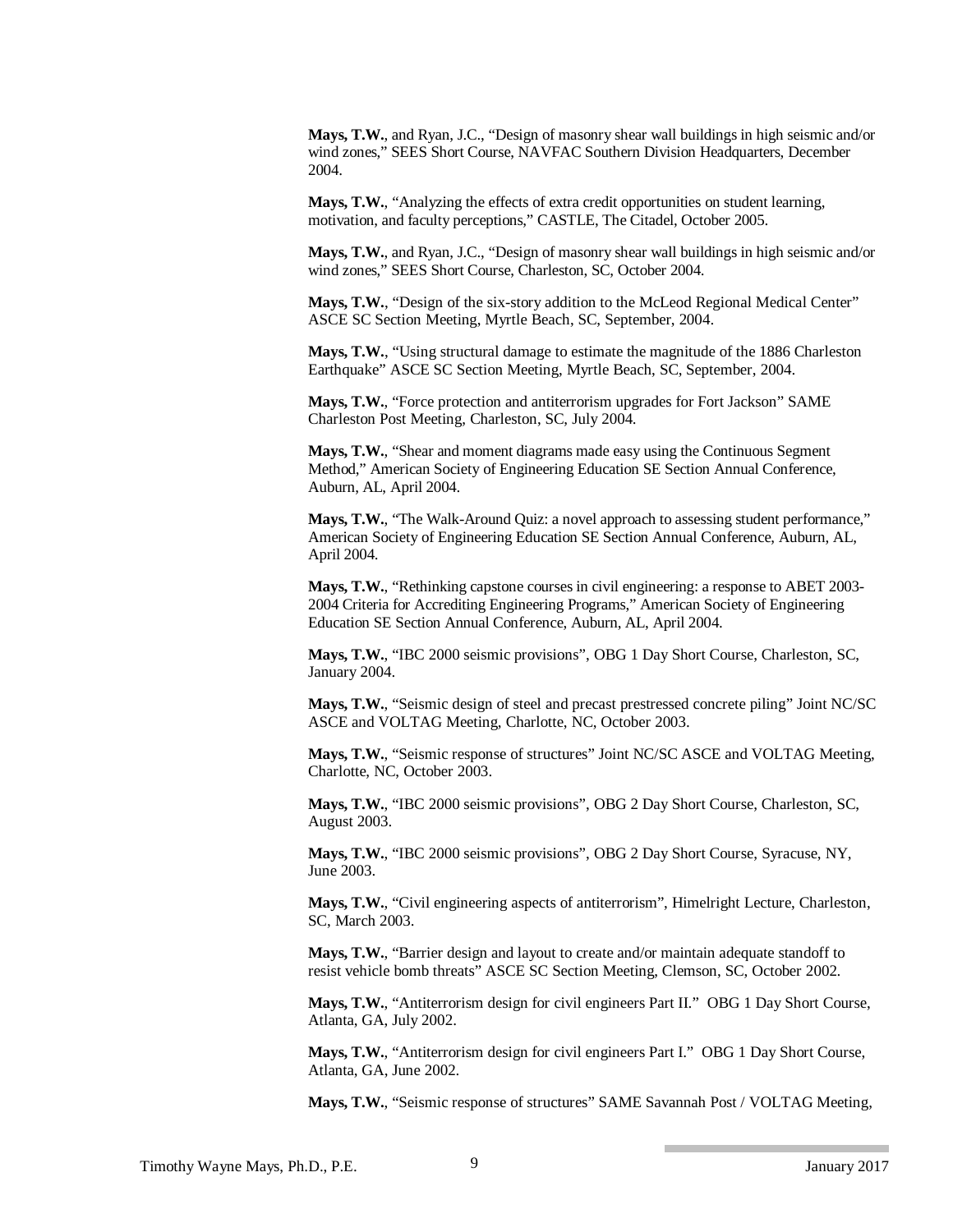|                             | Savannah, GA, April 2002.                                                                                                                                  |
|-----------------------------|------------------------------------------------------------------------------------------------------------------------------------------------------------|
|                             | Mays, T.W., "Progressive collapse of structures" ASCE SC Section Meeting, Aiken, SC,<br>October 2001.                                                      |
|                             | Mays, T.W., "Seismic design of port structures." Three-day short course on seismic design<br>of structures for NAVSEA in Charleston, SC, January 2001.     |
|                             | Mays, T.W., "Pushover analysis of bridges" ASCE SC Section Meeting, Columbia, SC,<br>October 2001.                                                         |
|                             | Mays, T.W., "Seismic design of lightweight metal building systems." Earthquake<br>Engineering Research Institute Annual Meeting, St. Louis, MO, June 2000. |
|                             | Mays, T.W., "Seismic design of steel moment end-plate connections." Metal Building<br>Manufacturers Association Annual Meeting, Atlanta, GA, April 1999.   |
| <b>Memberships</b>          | National Society of Professional Engineers (NSPE), 2006-2008                                                                                               |
|                             | American Society of Civil Engineers (ASCE), 2000-2010                                                                                                      |
|                             | American Institute for Steel Construction (AISC), 2003-present                                                                                             |
|                             | Structural Engineers Association of South Carolina (SEA of SC), 2005-present                                                                               |
|                             | American Society for Engineering Education (ASEE), 2002-present                                                                                            |
| <b>Professional Service</b> | Chair, Publications Committee, National Council Structural Engineers Associations<br>(NCSEA), 2006-present                                                 |
|                             | Executive Director, Structural Engineers Association of South Carolina, 2006-2009                                                                          |
|                             | Executive Director, Structural Engineers Association of North Carolina, 2008-2009                                                                          |
|                             | Founding President, Structural Engineers Association of South Carolina, 2005-2006                                                                          |
|                             | Annual Meeting Coordinator, SEA of SC Annual Meeting, 2006 - present (planned day long<br>meeting for 100 structural engineers in South Carolina)          |
|                             | Chair, Code Advisory Committee, SEA of SC and ASCE SC Section, 2006                                                                                        |
|                             | Member, Code Advisory Committee, SEA of SC and ASCE SC Section, 2007-present                                                                               |
|                             | Board of Directors Member, 113 Calhoun Street Foundation                                                                                                   |
|                             | Vice-Chair, Research Division, ASEE SE Section, 2006-2007                                                                                                  |
|                             | Secretary, Research Division, ASEE SE Section, 2005-2006                                                                                                   |
|                             | Chair, Civil Engineering Division, ASEE SE Section, 2004-2005                                                                                              |
|                             | Chair, Structural Technical Group, ASCE SC Section, 2000-2009                                                                                              |
|                             | Chair, Ocean & Marine Engineering Division, ASEE National, 2006-2009                                                                                       |
|                             | Vice-Chair, Ocean & Marine Engineering Division, ASEE National, 2004-2006                                                                                  |
|                             | Program-Chair, Ocean & Marine Engineering Division, ASEE National, 2004-2006                                                                               |
|                             |                                                                                                                                                            |
|                             | Technical Editor, ASCE/COPRI Seismic Design of Piers and Wharves, ASCE National<br>Standard, 2007-2008                                                     |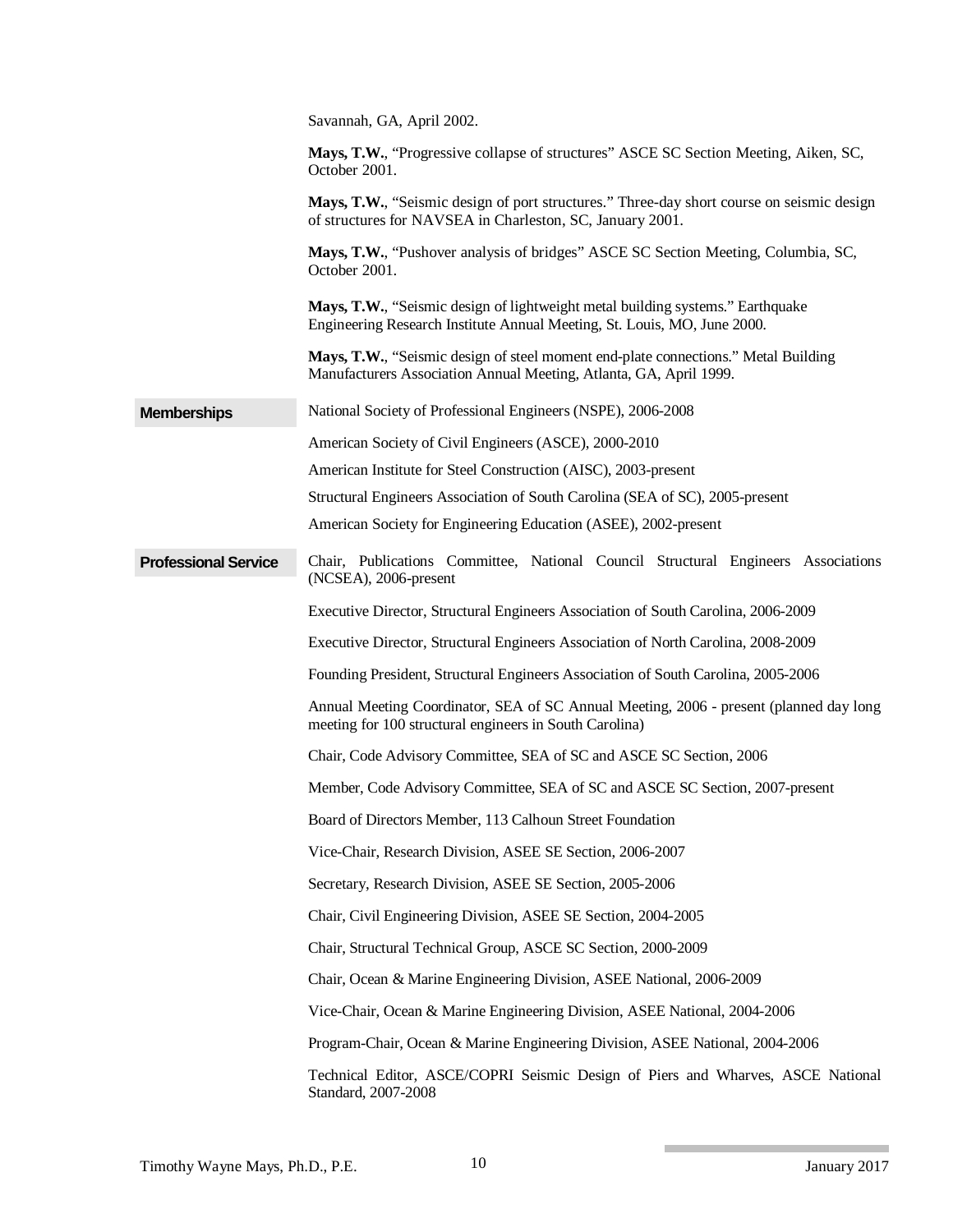|                            | Standards Committee Member, ASCE/COPRI Seismic Design of Piers and Wharves, ASCE<br>National Standard, 2005-present                     |
|----------------------------|-----------------------------------------------------------------------------------------------------------------------------------------|
|                            | Standards Committee Member, ASCE/SEI Blast Protection of Buildings, ASCE National<br>Standard, 2005-present                             |
|                            | Standards Committee Member, ASCE 7-10, ASCE National Standard, 2006-present                                                             |
|                            | Technical Committee Member, 2005 Solutions to Coastal Disasters Conference, ASCE<br>National, 2004-2005                                 |
|                            | Organizational Committee Member, 2005 Solutions to Coastal Disasters Conference, ASCE<br>National, 2004-2005                            |
|                            | Advisor to Student Editor, Journal of Young Investigators, 2003                                                                         |
|                            | Chief Proctor, FE Exam, State Board of Engineers and Land Surveyors, 2003-present                                                       |
|                            | Proctor, FE Exam, State Board of Engineers and Land Surveyors, 2002-2003                                                                |
| <b>Honors &amp; Awards</b> | 2015 NCEES Engineering Award                                                                                                            |
|                            | 2014 David L Kelly Distinguished Engineer Award                                                                                         |
|                            | 2014 NCSEA Susan M Frey Engineering Educator Award                                                                                      |
|                            | 2014 NCEES Engineering Award                                                                                                            |
|                            | 2009 NCSEA Service Award                                                                                                                |
|                            | 2008 Virginia Tech Outstanding Young Alumni Award                                                                                       |
|                            | 2007 Charleston Regional Business Journal's Forty under 40 Award                                                                        |
|                            | 2006 NSPE Engineering Education Excellence Award (national award given annually)                                                        |
|                            | 2006 ASCE SC Section Technical Merit Award – Outstanding Civil Engineering Design in<br>South Carolina (statewide award given annually) |
|                            | 2006 ASEE SE Section New Faculty Research Award (regional award given annually)                                                         |
|                            | 2005 PDCA Faculty Scholarship to Attend Pile Drivers Institute                                                                          |
|                            | 2004 ASCE/ExCEED New Faculty Excellence in Teaching Award (national award given<br>annually)                                            |
|                            | 2004 ASCE SC Section Community Service Award (statewide award)                                                                          |
|                            | 2003 PDCA Faculty Scholarship to Attend Pile Drivers Institute (declined due to conflict)                                               |
|                            | MENSA International Member; IQ in Top 2%                                                                                                |
|                            | Intertel Member; IQ in Top 1%                                                                                                           |
|                            | Tau Beta Pi (Engineering)                                                                                                               |
|                            | Golden Key National Honor Society (General)                                                                                             |
|                            | 4.0/4.0 GPA for All Undergraduate and Graduate Studies                                                                                  |
|                            | Graduation Speaker for Undergraduate Graduation Ceremony (VT 2000)                                                                      |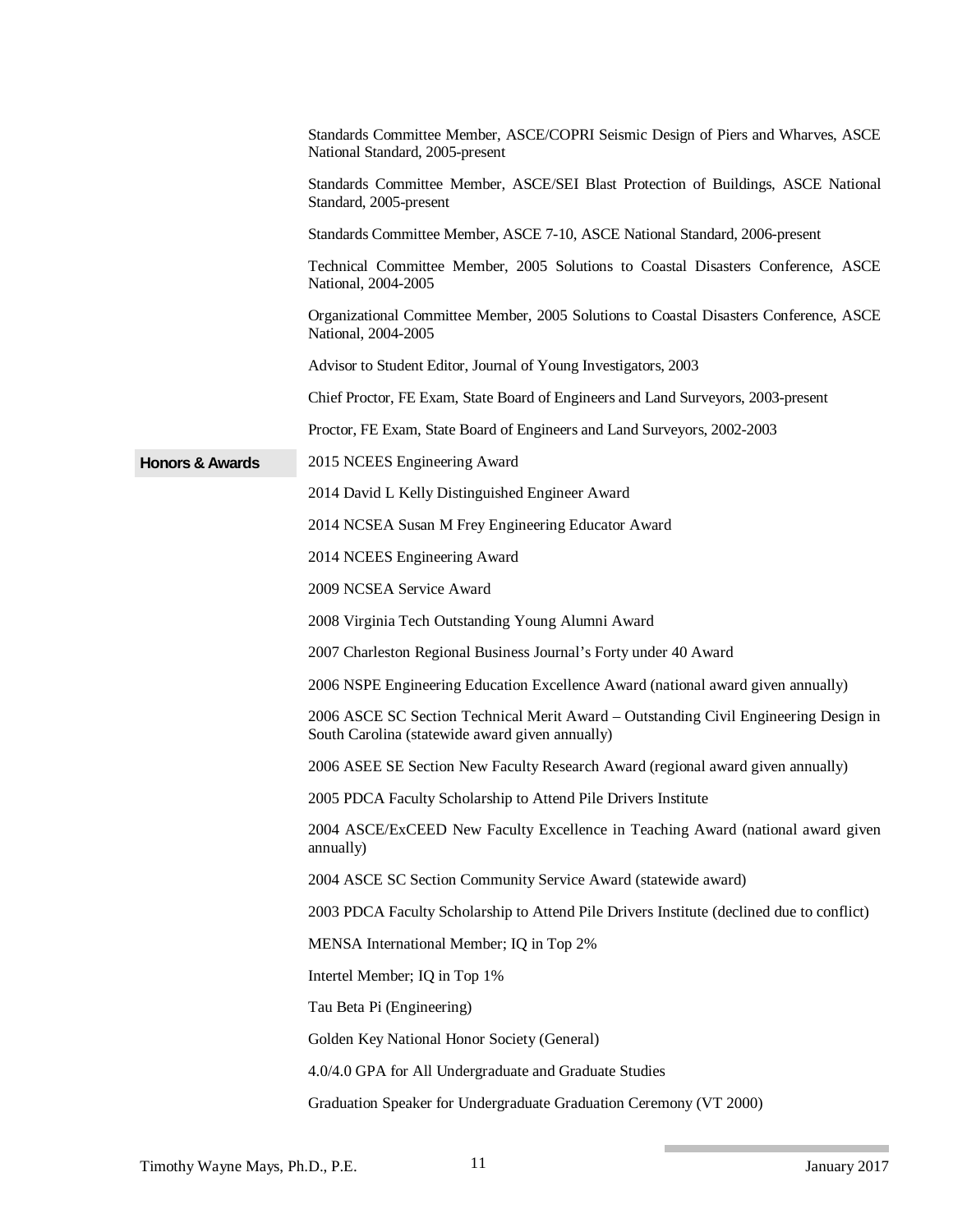|                        | Graduation speech read by Senator John Warner into the Congressional record (2000)                                                                                                                                                                                                                                                 |
|------------------------|------------------------------------------------------------------------------------------------------------------------------------------------------------------------------------------------------------------------------------------------------------------------------------------------------------------------------------|
|                        | Graduation Speaker for Graduate Graduation Ceremony (VT 2000)                                                                                                                                                                                                                                                                      |
|                        | Student Marshal/Speaker for Graduate Graduation Ceremony (VT 1997)                                                                                                                                                                                                                                                                 |
|                        | Student Marshal for Undergraduate Graduation Ceremony (U of M 1996)                                                                                                                                                                                                                                                                |
|                        | Selected as National Science Foundation Fellow in Civil Engineering (1997-2000). One of<br>ten students selected nationally from the field of civil engineering and provided with<br>approximately \$100,000 over three years to complete a Ph.D. program at the student's<br>desired location.                                    |
|                        | Recipient of the EERI Outstanding Student Paper Award (2000). The award is given<br>annually to the best paper in the nation authored solely by a graduate student as part of a<br>research project. The paper was published in Earthquake Spectra, the most eminent<br>earthquake engineering journal recognized internationally. |
|                        | Recipient of the Paul E. Torgersen Award (2000). The award is given annually to the<br>engineering graduate student performing the most outstanding research at Virginia Tech.                                                                                                                                                     |
|                        | Recipient of the Thomas Fry Award (1996). The award is given annually to the most<br>outstanding senior in civil engineering at the University of Memphis.                                                                                                                                                                         |
|                        | Recipient of the Engineering Excellence Award (1996). The award is given annually to the<br>most outstanding senior in all engineering fields at the University of Memphis.                                                                                                                                                        |
| <b>College Service</b> | Co-Advisor, 2014 ASCE Professional Activities Event                                                                                                                                                                                                                                                                                |
|                        | Co-Advisor, 2014 ASCE Carolina's Conference                                                                                                                                                                                                                                                                                        |
|                        | Co-Advisor, 2006 ASCE Professional Activities Event                                                                                                                                                                                                                                                                                |
|                        | Co-Advisor, 2006 ASCE Carolina's Conference                                                                                                                                                                                                                                                                                        |
|                        | Chair, Awards Committee, 2005-2008                                                                                                                                                                                                                                                                                                 |
|                        | Member, Faculty Development Committee, 2005-2010                                                                                                                                                                                                                                                                                   |
|                        | Member, Awards Committee, 2004-2010                                                                                                                                                                                                                                                                                                |
|                        | Chair, Scholarship, Research and Professional Opportunities Committee, 2003-Present (CEE)                                                                                                                                                                                                                                          |
|                        | Member, Capstone Committee, 2003-Present (CEE)                                                                                                                                                                                                                                                                                     |
|                        | Member, Laboratory and Equipment Committee, 2003-2012 (CEE)                                                                                                                                                                                                                                                                        |
|                        | Associate Editor, CEE Departmental Newsletter, 2003-2005                                                                                                                                                                                                                                                                           |
|                        | Member, Engineering Community Outreach Committee, 2003-Present (CEE)                                                                                                                                                                                                                                                               |
|                        | Co-founder, The Citadel School of Engineering Undergraduate Design and Research<br>Initiative                                                                                                                                                                                                                                      |
|                        | Faculty Advisor, The Citadel ASCE Student Chapter, 2003-2006                                                                                                                                                                                                                                                                       |
| <b>Public Service</b>  | Board of Directors Member, 113 Calhoun Street Foundation                                                                                                                                                                                                                                                                           |
|                        | Member, Project Impact Advisory Board, FEMA, 2001-Present                                                                                                                                                                                                                                                                          |
|                        | Member, Project Impact Preventative Activities/Structural Projects Committee, FEMA,<br>2001-Present                                                                                                                                                                                                                                |

**The Common**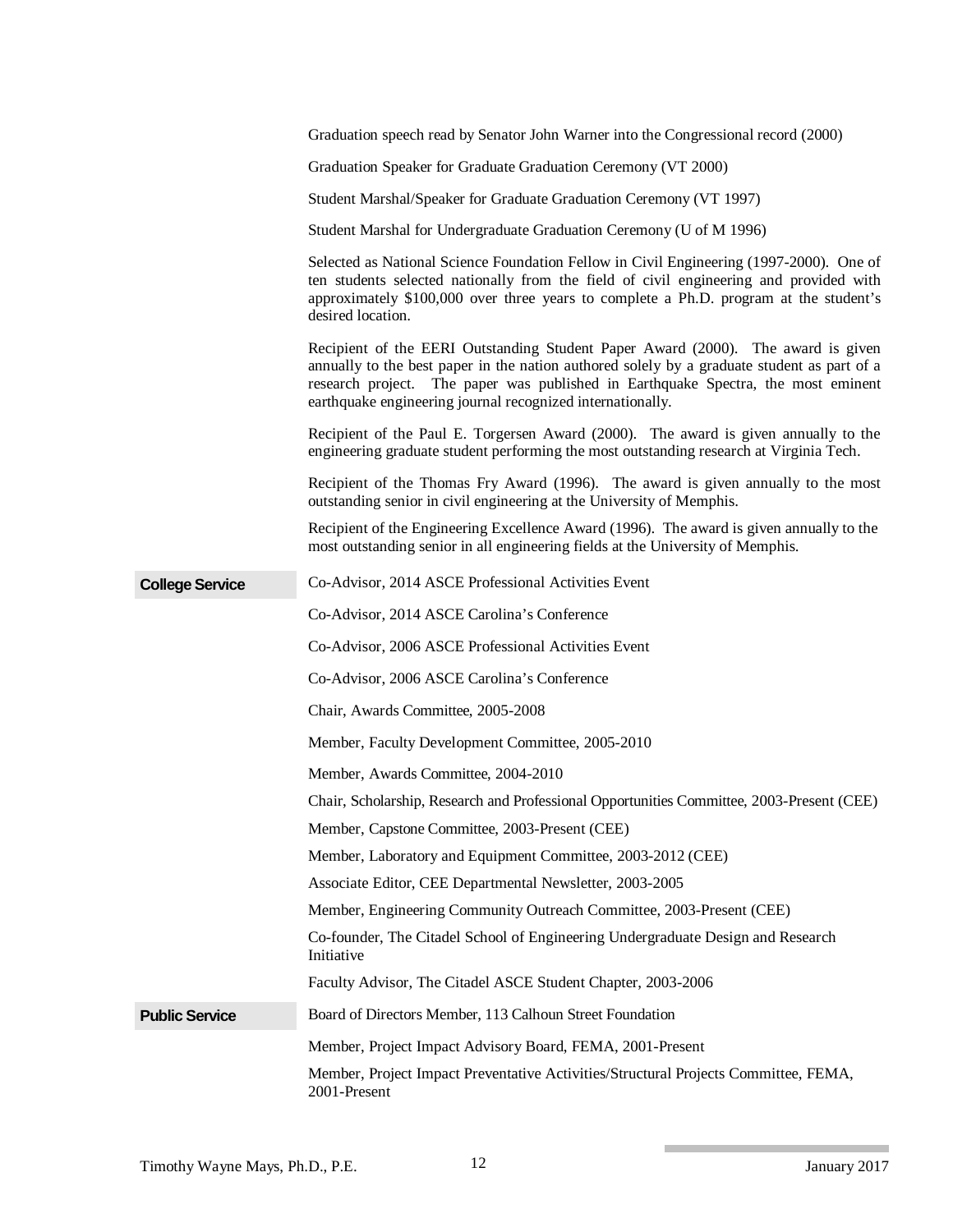|                           | VOLTAG Educator, VOLTAG SC and NC, 2000-2004                                                                                                                                                                                                                                         |
|---------------------------|--------------------------------------------------------------------------------------------------------------------------------------------------------------------------------------------------------------------------------------------------------------------------------------|
| <b>Other Activities</b>   | Reviewer, Engineering Structures, 2005-2006.                                                                                                                                                                                                                                         |
|                           | Reviewer, ASEE Annual Conference and Exposition, American Society of Engineering<br>Education, Ocean and Marine Engineering Division, Honolulu, HI, June 2007.                                                                                                                       |
|                           | Reviewer, ASEE SE Section Annual Conference, American Society of Engineering<br>Education, Civil Engineering Division, Louisville, KY, April 2007.                                                                                                                                   |
|                           | Program Chair, ASEE Annual Conference and Exposition, American Society of<br>Engineering Education, Ocean and Marine Engineering Division, Chicago, IL, June 2006.                                                                                                                   |
|                           | Reviewer, ASEE Annual Conference and Exposition, American Society of Engineering<br>Education, Ocean and Marine Engineering Division, Chicago, IL, June 2006.                                                                                                                        |
|                           | Program Chair, ASEE Annual Conference and Exposition, American Society of<br>Engineering Education, Ocean and Marine Engineering Division, Portland, OR, May 2005.                                                                                                                   |
|                           | Reviewer, ASEE Annual Conference and Exposition, American Society of Engineering<br>Education, Ocean and Marine Engineering Division, Portland, OR, May 2005.                                                                                                                        |
|                           | Division Chair, ASEE SE Section Annual Conference, American Society of Engineering<br>Education, Civil Engineering Division, Chattanooga, TN, April 2005.                                                                                                                            |
|                           | Reviewer, ASEE SE Section Annual Conference, American Society of Engineering<br>Education, Civil Engineering Division, Chattanooga, TN, April 2005.                                                                                                                                  |
|                           | Reviewer, ASEE SE Section Annual Conference, American Society of Engineering<br>Education, Civil Engineering Division, Auburn, AL, April 2004.                                                                                                                                       |
|                           | Reviewer, ASEE SE Section Annual Conference, American Society of Engineering<br>Education, Mechanical Engineering Division, Auburn, AL, April 2004.                                                                                                                                  |
|                           | Reviewer, 2005 Solutions to Coastal Disasters Conference, American Society of Civil<br>Engineering, Charleston, SC, May, 2005.                                                                                                                                                       |
|                           | Reviewer, 2004 Frontiers in Education Conference, American Society of Engineering<br>Education, Various Divisions, Savannah, GA, 2004.                                                                                                                                               |
| <b>Sample Projects</b>    | <b>BUILDINGS</b>                                                                                                                                                                                                                                                                     |
| <b>General Structural</b> | 1 Beale Street – Memphis, TN. Performed vertical and lateral design and detailing of 35<br>and 24 story buildings on the Mississippi River. Design utilized all reinforced concrete<br>construction including framing, shear walls, and 10 ft thick pile cap on large drilled piers. |
|                           | Seismic, Wind, and Antiterrorism Building Rehabilitations - Ft Jackson.<br>Performed<br>rehabilitation design of two critical structures at Ft. Jackson, SC. Design demands included                                                                                                 |

Craft Stick Bridge Competition Instructor and Judge, James P. Edwards Elementary

Engineers Week Craft Stick Bridge Competition Coordinator, Charleston, SC, 2003-2006

School, May, 2004

vertical and lateral systems were added to resist the defined threats. Seismic Assessment of 151 Meeting St. in Charleston, SC. Performed seismic evaluation of multi-story office building in accordance with ASCE 31 and ASCE 41 as required by GSA Seismic Standards. Developed summary report.

progressive collapse of three-story barracks and other building of high importance. New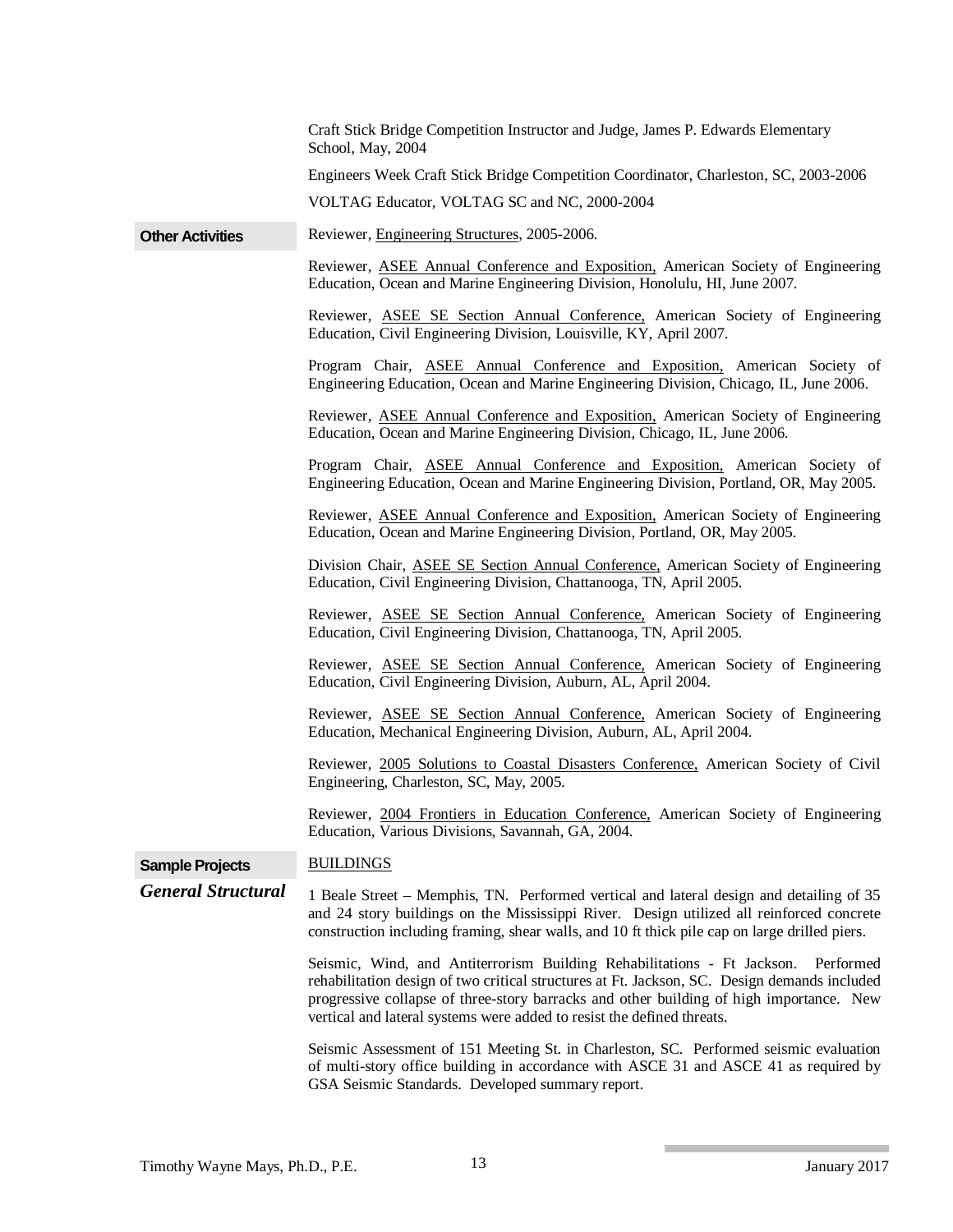Charleston Law School Expansion Study. Performed feasibility study to assess the possibility of adding two stories to existing school building used for classrooms and offices. Constraints included flood and seismic demands.

Seismic Assessment of Various Charleston County Schools. Performed seismic evaluations of 8 school buildings in accordance with ASCE 31 and ASCE 41. Developed summary reports and made recommendations to the school district.

Seismic Rehabilitation of Schools. Performed seismic rehabilitation of 1 selected South Carolina school building in accordance with ASCE 31 and ASCE 41. Modification included new reinforced concrete wall systems added to existing concrete frame building.

Seismic Rehabilitation Design of Rivers Middle School in Charleston, South Carolina. Utilized the finite element method to design seismic rehabilitation systems for subject school to include shotcrete wall systems, slab, and foundation wall retrofits.

Pumpstation - Spring/Fishburne. Performed seismic calculations and computer modeling as required to design large buried tank in Charleston SC. Caissons were required for seismic resistance and to resist uplift.

Seismic Assessment of Rivers Middle School in Charleston, South Carolina. Utilized the finite element method to determine the existing condition and structural adequacy of a Charleston County school built in the 1930s.

Structural Evaluation of Senate Building in Columbia, SC. Analyzed existing condition of prominent building in SC. Building system consists of prestressed slabs on reinforced concrete columns and is built on top of a four story parking garage below grade. Finite element modeling was used to determine the structural condition.

Seismic Assessment of Historical Rice Mill Building on The United States Coast Guard Station in Charleston, South Carolina (Collins). Utilized the finite element method to determine the existing condition and structural adequacy of this historical building.

Oakbrook Assembly in Summerville, South Carolina. Designed four story condominium building using novel shotcrete panels by StructureTech. Steel frames and panel systems were used to resist lateral loading in orthogonal directions.

Two-Story Addition to Rivers Middle School in Charleston, South Carolina. Designed small addition to school to include separate area of egress and architectural portico. Special seismic details that allowed connection to new firewall were utilized in the design.

Six-Story Addition to McLeod Regional Medical Center in Florence, South Carolina. Designed seismic, wind, and gravity features of the building to include steel plating of existing elevator shafts, design of new special reinforced concrete shear walls, and design of new 12 story steel tower. Designed special seismic details for chord and collector elements.

Daniel Island Elementary and Middle School, Charleston, SC. Designed seismic and wind lateral force resisting elements which consisted of special reinforced masonry shear walls. Designed all roof framing. Also provided support for detailing chord and collector elements of the structure.

Transmitter Building, Mt. Pleasant, SC. Designed an elevated radio transmitter building to house critical equipment for a local radio station. Building was precast construction on precast prestressed piling. Special detailing included special moment frame detailing of precast concrete members with "strong" connections.

Lander University Dorm, Greenwood, SC. Designed all elements of four-story dorm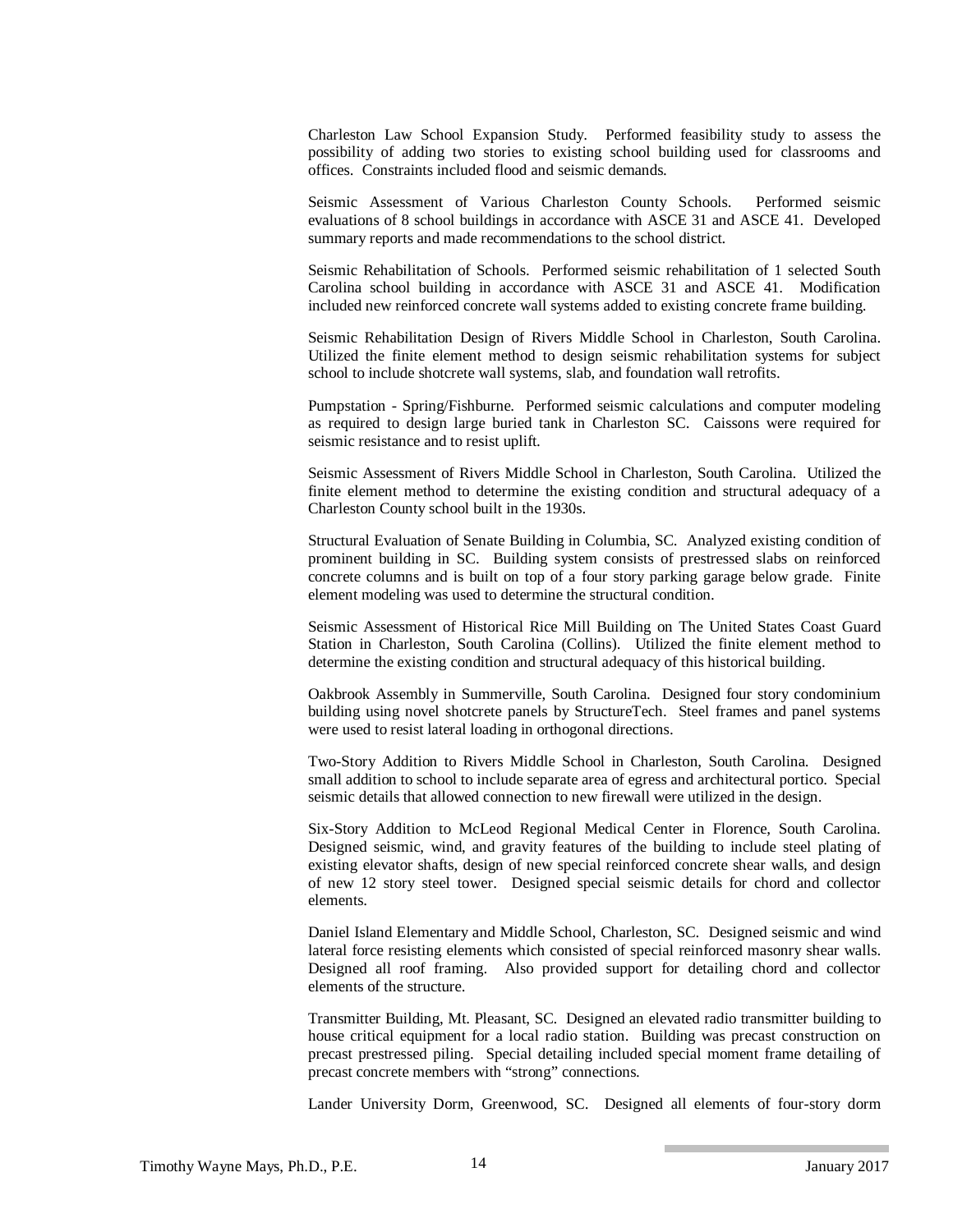located on the campus of Lander University. Wings were constructed load bearing coldformed steel stud walls with steel strapping. Core area and end regions were constructed using concrete slab on steel framing. Special reinforced masonry shear walls were used to resist wind and seismic forces in the core area.

Eight-Story Addition to Sr. Patient Tower in Greenwood, South Carolina. Provided overall design review and some detailing alternatives for structural features of the building to include modified foundation to carry loads from frames to perimeter foundation wall.

Beaufort Armory in Beaufort, South Carolina. Designed structural upgrades to 8,300 square foot historical building. Upgrades included new roof framing, floor enhancements, and retrofitting details for tabby construction.

Building Addition to South Carolina Forestry Headquarters in Columbia, South Carolina (L&A/OBG). Designed a 7,000 square foot, one-story wood addition to the state headquarters building.

Westview Primary School in Goose Creek, South Carolina. Designed steel connections and provided structural details for 100,000 square foot educational building. Shear, foundation, tension, and compression connections were designed and detailed.

Seismic Evaluation of Citadel PT Barracks in Charleston, South Carolina. Performed a structural assessment of existing four story unreinforced masonry barracks on the campus of The Citadel. FEMA 273 and detailed computer modeling with ADINA were used to analyze the structure.

Structural Evaluation of Critical Facilities in Florence, South Carolina. Performed structural evaluations of two public works buildings, four fire stations, and two schools that are used as shelters. Buildings were evaluated relative to standards established in the International Building Code 2000.

# **BRIDGES**

Blue House Swamp, Albergotti, and Old Fort Bridges. Designed seismic lateral force resisting elements of three separate bridges in accordance with the SCDOT Seismic Provisions. Pushover analysis was performed using SAP 2000. The concrete slab bridges span approximately 30 ft between bents which are constructed of cast-in-place pile cap and 20 in. square precast prestressed piles.

Sawmill Branch Bridge. Designed substructure of 120 ft long bridge for significant lateral loads and unbraced length. Drilled shafts were used as the primary lateral force resisting system. Designed details and superstructure interface.

Ashley River Bridge. Designed substructure of 210 ft long bridge for significant lateral loads and unbraced length. Drilled shafts were used as the primary lateral force resisting system. Designed details and superstructure interface.

3 Runs Bridge. Designed seismic lateral force resisting elements of 200 ft long flat slab bridge in accordance with the SCDOT Seismic Provisions. Pushover analysis was performed using SAP 2000.

Steel Girder Interchange Bridge on US 17. Designed seismic lateral force resisting elements for subject bridge in accordance with the SCDOT Seismic Provisions. Pushover analysis was performed using ADINA and XTRACT. Special detailing was provided to ensure that damage was controlled and repairable. The steel bridge is curved and spans over 100 ft.

Magnolia Bridge in Charleston, SC. Designed seismic lateral force resisting elements for 1,300 ft long bridge in accordance with the SCDOT Seismic Provisions. Pushover analysis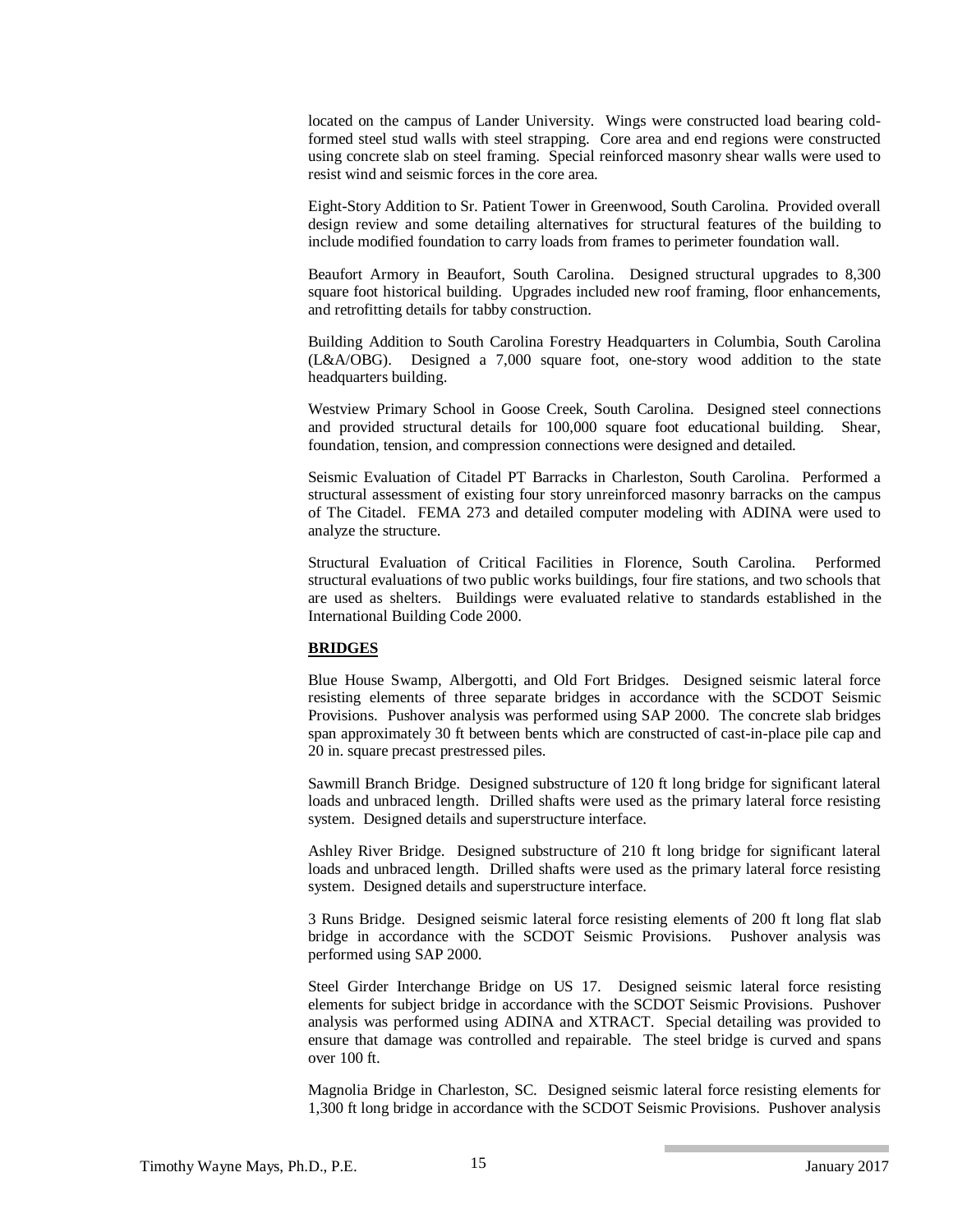was performed using ADINA and XTRACT.

Flat Slabs Bridges on US 17. Designed seismic lateral force resisting elements of four separate bridges in accordance with the SCDOT Seismic Provisions. Pushover analysis was performed using ADINA and XTRACT. Special detailing was provided to ensure that damage was controlled and repairable. The concrete slab bridges span 30 ft between bents which are constructed of cast-in-place pile cap and 20 in. square precast prestressed piles.

Gahagan Road Bridge, Dorchester County, SC. Designed seismic lateral force resisting elements of new bridge in accordance with the SCDOT Seismic Provisions. Pushover analysis was performed using ADINA and Response 2000. Special detailing was provided to ensure that damage was controlled and repairable. The concrete slab bridges span 30 ft between bents which are constructed of cast-in-place pile cap and 20 in. square precast prestressed piles.

US 378 Bridges (3) over the Black River, SC. Designed seismic lateral force resisting elements of three bridges in accordance with the SCDOT Seismic Provisions. Pushover analysis was performed using ADINA and Response 2000. Special detailing was provided to ensure that damage was controlled and repairable. The concrete slab bridges span 30 ft between bents which are constructed of cast-in-place pile cap and 20 in. square precast prestressed piles.

NC Detour Bridge, NC. Designed timber decking, steel stringers and connection details for a temporary bridge in North Carolina.

NC Detour Bridge #2, NC. Designed foundation system for a second temporary bridge in North Carolina.

Cooper River Bridge Design Criteria, Charleston, South Carolina. Analyzed and recommended modifications to design criteria for the new Cooper River Bridge currently under construction in Charleston, SC. Preliminary designs were performed for typical bridge bents and the tower sections supporting the cable-stayed bridge. L-PILE, ADINA, and X-SECTION were used to model the structure and time-history analysis was used to evaluate the intended design criteria.

## MARINE AND OTHER STRUCTURES

Various Marina Structures in Dubai and the Caribbean. Designed fixed dock marina systems in various parts of the world for wind, wave, current, seismic, and berthing loads. Design criteria for fixed piers varied from 40 ft boats to 350 ft vessels. Reviewed and modified floating dock designs as necessary to meet performance specifications. Designed sheet pile seawalls for wave loads and soil conditions. Designed mooring dolphins for unique berthing demands. Locations include - Bahamas, St. Kitts, St. Marteen, and the British Virgin Islands.

Charleston Cruise Terminal and Adjacent Pier/Building System Assessment and Rehabilitation Design. Used nonlinear finite element analysis to assess the anticipated performance of important cruise terminal pier located in historic Charleston, SC. Worked with geotechnical experts to model expected lateral spreading demands on the system.

Slab on Ground Design. Designed flat slabs for marine applications including storage and construction loading. Locations include - Fiji and Caribbean.

Bollard Specification for Marinas in Dubai. Developed entire bollard specification and detailed analysis and design procedure for all bollards to be used by IGY in Dubai. Procedure includes novel yield line approach for bollard base plate detailing requirements.

Charleston Ocean Villas Seawall Evaluation. Analyzed exiting seawall for 100 year flood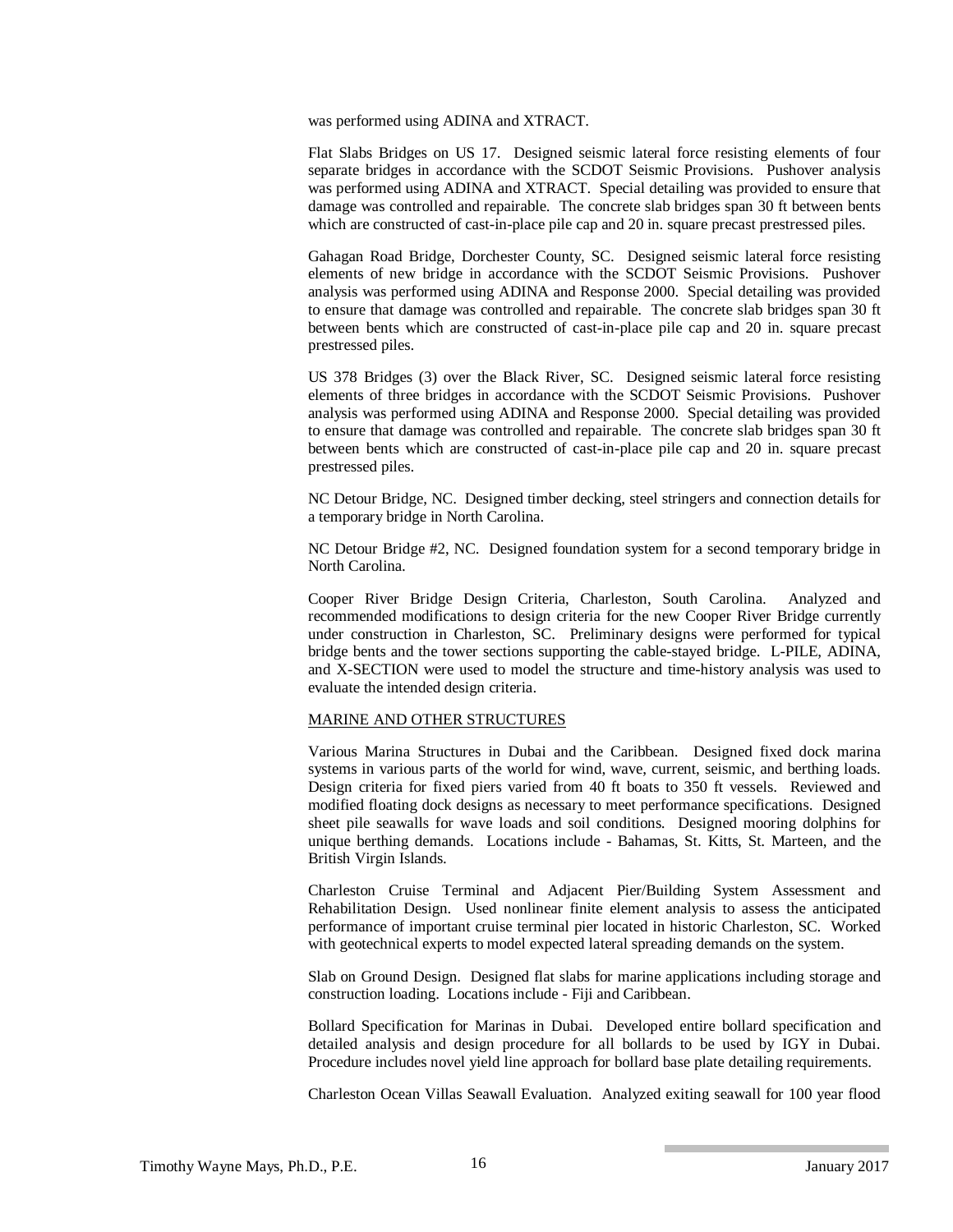|                                                  | loads in order to apply for FEMA flood map revision. Calculated wave loads and used<br>finite element model to determine retrofit details required for the structure.                                                                                                                                                                       |
|--------------------------------------------------|---------------------------------------------------------------------------------------------------------------------------------------------------------------------------------------------------------------------------------------------------------------------------------------------------------------------------------------------|
|                                                  | Various Billboards in Coastal South Carolina. Designed new billboards and retrofitted<br>existing billboard structures to support new LED screens. Developed permit letters for all<br>structures and reviewed design of LED support structures.                                                                                            |
|                                                  | Stealth Technologies Antenna Supports. Designed varies building top structures and pole<br>type towers to support digital phone antennas installed at various locations across the<br>United States.                                                                                                                                        |
|                                                  | Anchor Post System Designer. Designed foundation system for residential construction<br>and manufactured housing.                                                                                                                                                                                                                           |
|                                                  | PlyFASTner Designer. Designed system to anchor plywood coverings to windows in<br>windborne debris regions.                                                                                                                                                                                                                                 |
| <b>Sample Projects</b><br><b>Antiterrorism</b>   | Progressive Collapse Rehabilitation - Ft Jackson. Performed progressive collapse<br>rehabilitation design of three-story barracks. New vertical and lateral systems were added<br>to resist the defined threats. SAP 2000 was used to model the system.                                                                                     |
|                                                  | Force Protection Upgrades at Fort Jackson, South Carolina. Performed vulnerability<br>assessments of over 35 buildings on the Army base in Columbia, SC. Also detailed<br>upgrades to resist blast loads, designed barriers to resist vehicle impacts, and designed<br>improved entry control points to the base.                           |
|                                                  | ATFP Design for Federal Reserve St. Louis, Memphis Branch. Determined blast pressures<br>and durations for internal explosion in new vestibule to be located outside of the building.<br>Designed blast resistant construction to protect the existing building and provided details to<br>relieve internal pressures at special locations. |
|                                                  | ATFP Barrier Design for Westinghouse, Columbia, SC. Designed concrete filled steel pipe<br>barrier system to resist moving vehicle threat. Used special detailing to dissipate energy.                                                                                                                                                      |
|                                                  | Force Protection Upgrades at Fort Jackson, South Carolina. Performed vulnerability<br>assessments of over 35 buildings on the Army base in Columbia, SC. Also detailed<br>upgrades to resist blast loads, designed barriers to resist vehicle impacts, and designed<br>improved entry control points to the base.                           |
|                                                  | Antiterrorism Improvements at Robins Air Force Base, Georgia. Performed vulnerability<br>assessments of critical facilities on the base. Via a formal report, recommended<br>civil/structural upgrades to the Air Force Reserve Command located onsite.                                                                                     |
|                                                  | National Imagery and Mapping Agency in St. Louis, Missouri. Detailed upgrades to entry<br>control points at the site which included several design options with active and passive<br>barrier systems.                                                                                                                                      |
| <b>Sample Projects</b><br><b>Expert Services</b> | Confidential Client, Structural Investigation Consultant. Determined structural engineering<br>evaluation adequacy of bridge structure in South Carolina.                                                                                                                                                                                   |
|                                                  | Confidential Client, Structural Investigation Consultant. Determined design adequacy of<br>marina in South Carolina for heavy live loading and fork truck traffic.                                                                                                                                                                          |
|                                                  | Confidential Client, Structural Investigation Consultant. Determined design adequacy of<br>home in Hilton Head, SC for building code requirements related to floor construction.                                                                                                                                                            |
|                                                  | Confidential Client, Structural Investigation Consultant. Determined design adequacy of<br>home in Hilton Head, SC for building code requirements related to slab construction.                                                                                                                                                             |